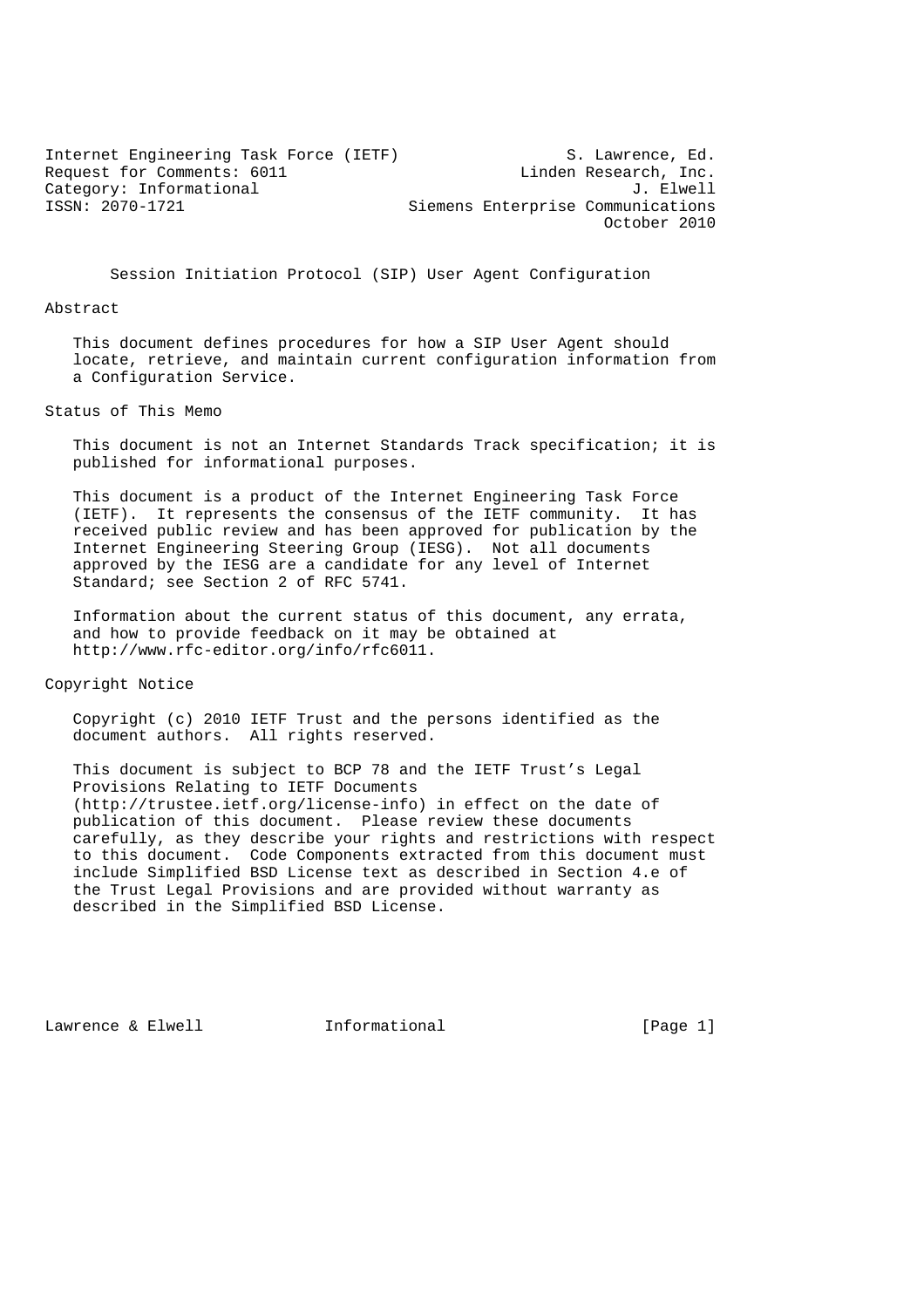# Table of Contents

|                                                  | 1.3. User Agent Installation Examples 4                          |
|--------------------------------------------------|------------------------------------------------------------------|
|                                                  | 1.3.1. Hosted IP Service Provider Example 5                      |
|                                                  |                                                                  |
| 1.3.3. Special Considerations for High Security  |                                                                  |
|                                                  |                                                                  |
|                                                  |                                                                  |
|                                                  |                                                                  |
|                                                  |                                                                  |
|                                                  | 2.1.2. Network Layer Provisioning 7                              |
|                                                  | 2.2. Obtaining the Configuration Service Domain  8               |
|                                                  |                                                                  |
|                                                  | 2.2.2. Manual Domain Name Entry 8                                |
|                                                  | 2.3. Constructing the Configuration Request URL  8               |
|                                                  | 2.3.1. Obtaining a Configuration Service Base URL  9             |
|                                                  | 2.3.2. Adding Configuration Request Parameters 10                |
|                                                  | 2.3.3. Configuration Request URI Example 12                      |
|                                                  | 2.4. Obtaining Configuration from the Configuration Service 13   |
|                                                  | 2.4.1. Configuration Data Request Authentication 13              |
|                                                  | 2.4.2. Configuration Data Request Failure 14                     |
|                                                  |                                                                  |
|                                                  | 2.5.1. Configuration Change Subscriptions 16                     |
|                                                  | 2.5.2. Configuration Change Polling 18                           |
|                                                  | 2.6. Validity of Stored Configuration Data 19                    |
|                                                  | 2.6.1. Re-Validating Configuration Data 19                       |
|                                                  |                                                                  |
|                                                  |                                                                  |
|                                                  |                                                                  |
|                                                  |                                                                  |
|                                                  |                                                                  |
|                                                  |                                                                  |
|                                                  |                                                                  |
|                                                  | 3.2. Reset User Agent to Default Configuration 21                |
|                                                  |                                                                  |
|                                                  | 4.1. DHCP SIP User Agent Configuration Service Domains Option 21 |
| 4.2. DHCPv6 SIP User Agent Configuration Service |                                                                  |
|                                                  |                                                                  |
|                                                  |                                                                  |
|                                                  | 4.4. SIP Forum User Agent Configuration Parameter Registry 23    |
|                                                  |                                                                  |
|                                                  |                                                                  |
|                                                  |                                                                  |

Lawrence & Elwell **Informational** 1. [Page 2]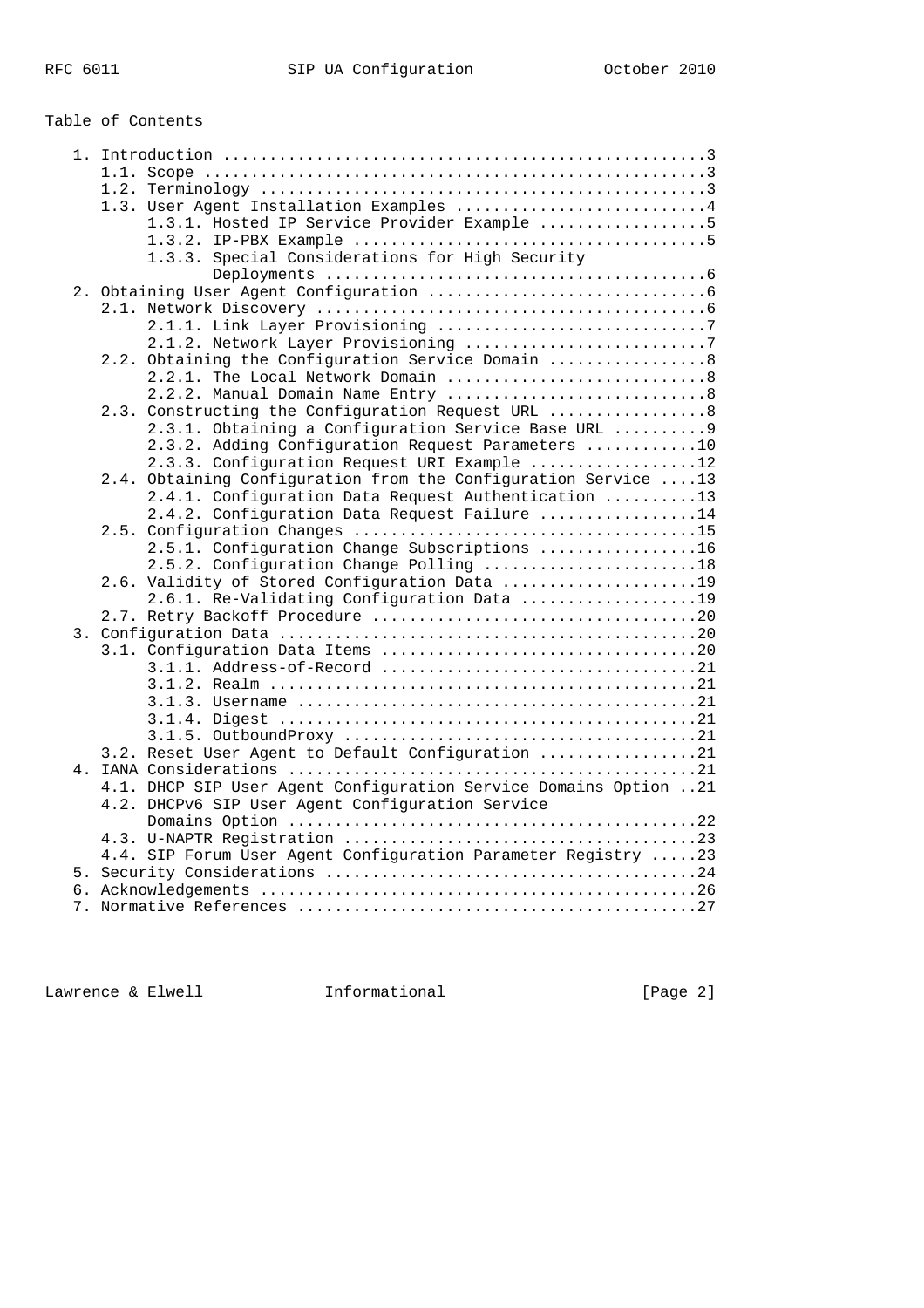# 1. Introduction

 A user gets a new SIP User Agent (UA); it may be a hardware device or software. Some User Agents have a user interface that can accept a username, password, and domain name. Other devices, like Analog Telephony Adapters (ATAs), have no user interface other than that provided by an attached analog phone. How does a non-technical user minimally configure it so that when it is started, something useful happens?

#### 1.1. Scope

 This document specifies a procedure for how a SIP User Agent locates, retrieves, and maintains current configuration information for a given SIP Service Provider. As such, it specifies requirements to be met by both the User Agent, the Configuration Service at the SIP Service Provider, and the network infrastructure services that allow them to communicate.

 Nothing in this specification prohibits a User Agent from obtaining configuration information by any means in addition to the mechanisms specified herein.

 The intent of this specification is to provide mechanisms sufficient for User Agents to discover an appropriate source of configuration and maintain the currency of that configuration. A User Agent implementation compliant with this specification MAY also implement additional mechanisms necessary in particular environments or when the services specified here are not available.

 The form and content of configuration data to be downloaded are outside the scope of this specification, although Section 3.1, "Configuration Data Items" suggests a minimum set of data items likely to be required by all types of UAs.

# 1.2. Terminology

The following terms are used in this document:

User Agent, UA

 As defined in RFC 3261 [RFC3261]. Note that this includes any implementation of a User Agent. A SIP phone is a User Agent, but the term also encompasses any other entity that uses SIP (for example, for a text chat, for sharing a whiteboard, or for a fax).

Lawrence & Elwell **Informational** [Page 3]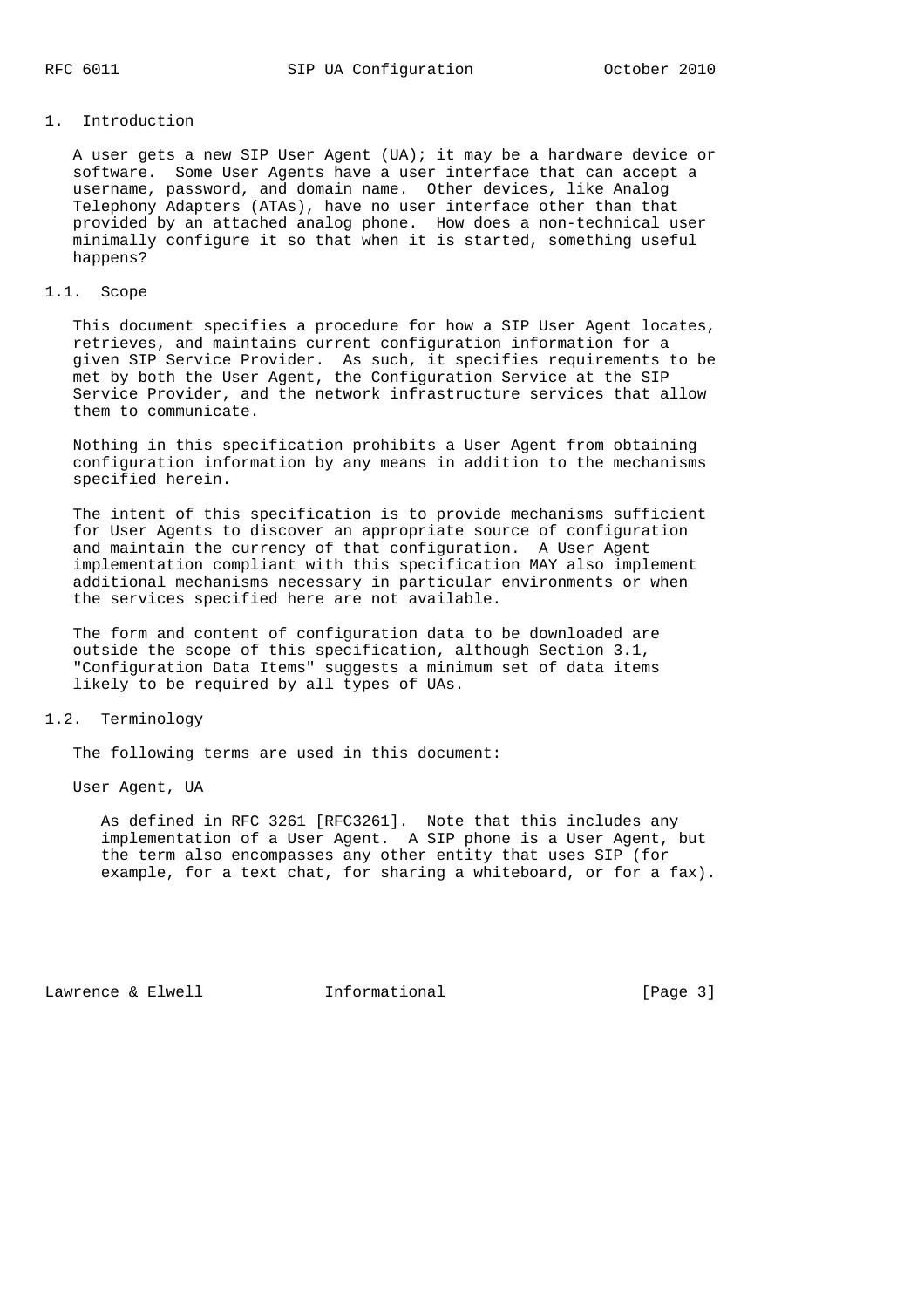Soft User Agent, Soft UA

 A User Agent that runs as an application within some larger system that has responsibility for some of the steps described in this specification. In those cases, the Soft UA must be able to obtain the information from the platform. In all cases, the term User Agent also encompasses a Soft User Agent.

SIP Service Provider, Service Provider

 An entity that provides services to User Agents using the SIP protocol. This specification requires that a Service Provider make configuration data and certain other information available in order to configure User Agents.

Configuration

 The set of information that establishes operational parameters for a particular User Agent.

Configuration Service, CS

The source of Configuration for User Agents.

Configuration Service Domain

 The DNS name for the service from which a Configuration is requested.

 The key words "MUST", "MUST NOT", "REQUIRED", "SHALL", "SHALL NOT", "SHOULD", "SHOULD NOT", "RECOMMENDED", "MAY", and "OPTIONAL" in this document are to be interpreted as described in RFC 2119 [RFC2119].

1.3. User Agent Installation Examples

 This section is non-normative; it is a set of "user stories" - narrative descriptions of the user experience in different environments. These are "black box" descriptions meant to include the actions to be taken by the human participants (including administrators and system operators as well as the "user" of the UA), but not how the network elements communicate or operate internally. The intent is that these narratives provide context for the subsequent technical specifications.

Lawrence & Elwell **Informational** [Page 4]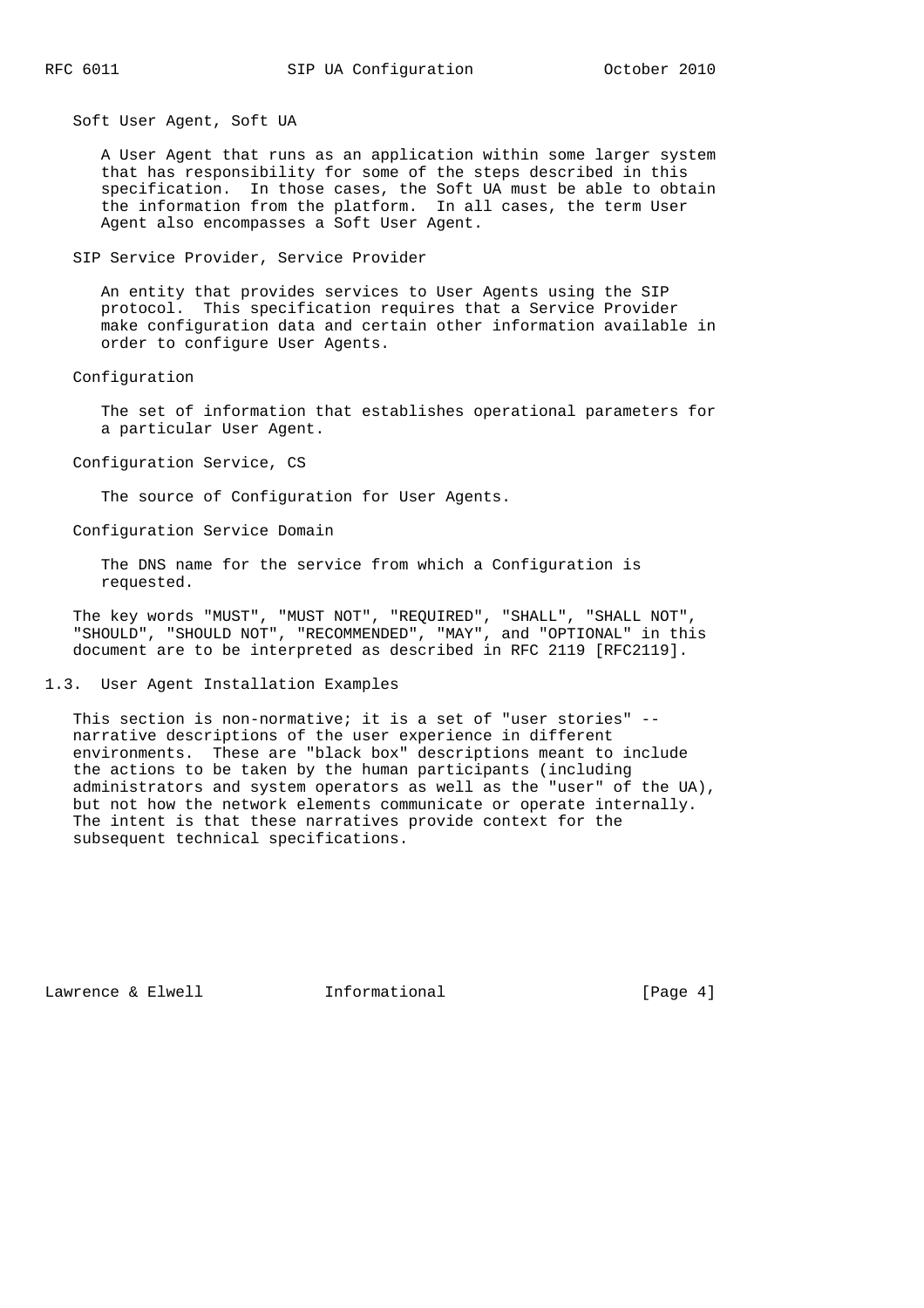# 1.3.1. Hosted IP Service Provider Example

 Configuring a new UA to use a hosted IP telephony service will typically proceed as follows: the customer makes a request to their Service Provider to add one or more new users to their service. The customer may supply further details such as a preferred username, type of endpoint and any requests for specific functionality, depending on what information the Service Provider considers useful, but no additional information is required from the customer.

 The Service Provider performs any necessary provisioning actions on their equipment, and returns to the customer provisioning information, which may include a domain name or a numeric domain identifier for the provider, a user identifier, and a password. Typically, a Service Provider will supply provisioning information for each device to be provisioned, but may choose to supply information that can be used with multiple devices, or for a limited duration or with other benefits and restrictions.

 The customer enters the provisioning information into the UA to be configured, whereupon the UA uses this information to locate the configuration service, securely fetch the configuration information, and configure itself for operation.

# 1.3.2. IP-PBX Example

 Configuring a new UA in a typical business begins by provisioning a user identity in the Private Branch Exchange (PBX) (add user "John Smith"), and assigning a phone number to the user. That number must then be assigned to a line on a specific UA; this is usually done by selecting a UA and provisioning it in the PBX by its serial number (usually a Media Access Control (MAC) address), and then assigning the identity or phone number to a 'line' on that UA in the PBX configuration system.

 Once provisioning in the PBX is complete, the new user goes to his or her workplace and connects the UA to the network. When connected and powered up, the UA is provided with the user identity, phone number, and any other configuration data with no local user interaction - just connecting it to the network loads the configuration from the PBX and the UA is operational.

Lawrence & Elwell **Informational** [Page 5]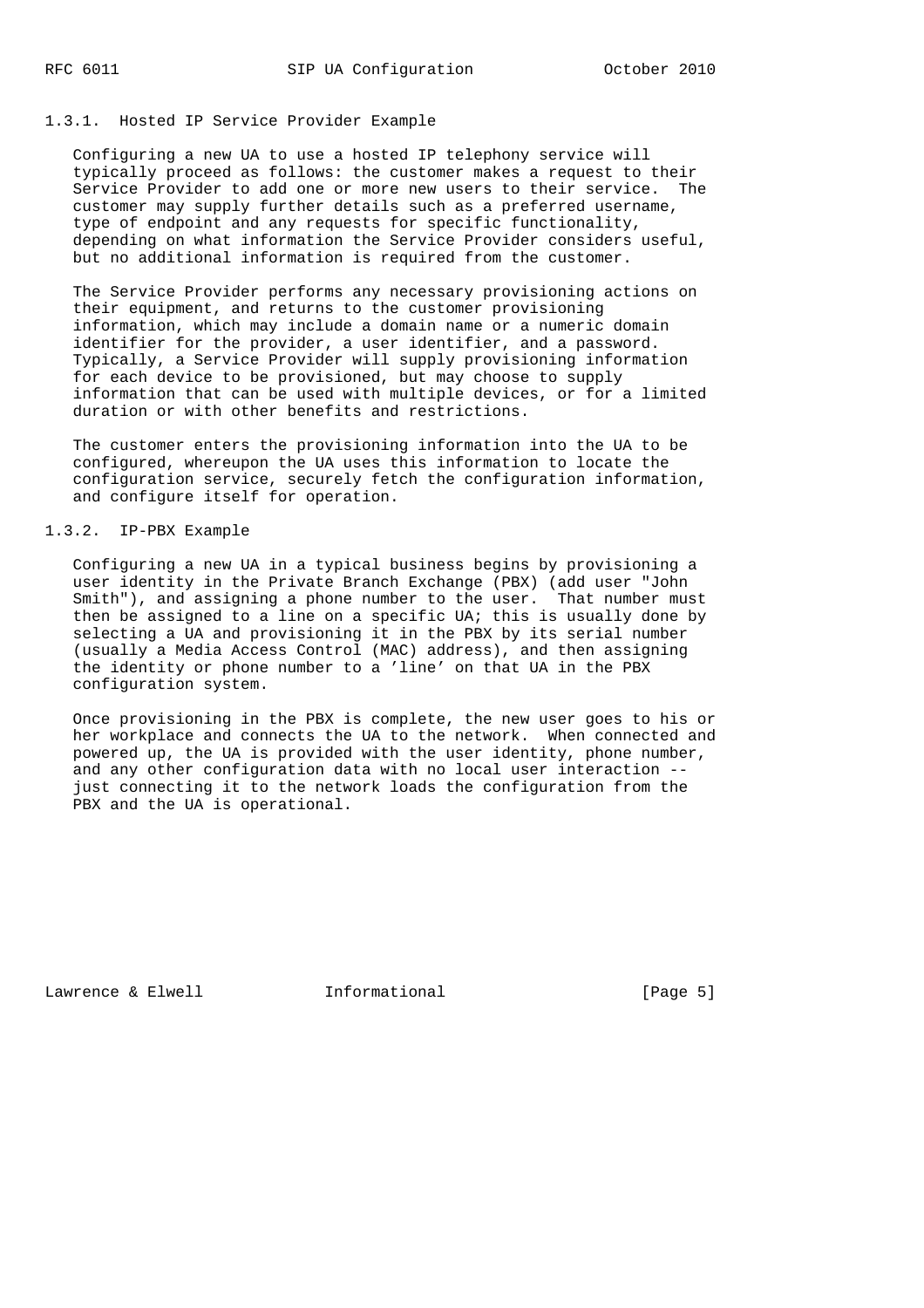# 1.3.3. Special Considerations for High Security Deployments

 To deploy a new UA in a high security scenario requires some special consideration. A security-conscious deployment will most likely require that the SIP and other management interfaces, including the interface to the configuration service, be secured before the device is put into service.

 In order to achieve any level of security, the device will need to be pre-configured with some security-related information in the form of certificates. This may be achieved in a number of ways. Some examples include:

- 1. An administrator who configures the device in a secure environment before making the device available to the user.
- 2. Some certificates may be built into the device during the manufacturing process enabling the configuration service to certify information such as the manufacturer, UA type, and MAC address. The configuration service may then be used to provision the device with other certificates as required.
- 3. The device may have a facility for the user to provide the security information in the form of a security card or dongle.

 All these mechanism are likely to restrict the user to a limited set of devices approved for use in a particular deployment.

2. Obtaining User Agent Configuration

 This section specifies how a User Agent connects to the network, determines for which domain to request configuration, obtains configuration from that domain, and is notified by that domain when the configuration changes.

 The User Agent MAY obtain configuration information by any means in addition to those specified here, and MAY use such information in preference to any of the steps specified below, but MUST be capable of using these procedures alone in order to be compliant with this specification.

# 2.1. Network Discovery

 A UA needs a minimum set of parameters to allow it to communicate on the network. Some networks allow the UA to automatically discover these parameters, while other networks require some or all of these parameters to be manually provisioned on the UA.

Lawrence & Elwell [Page 6]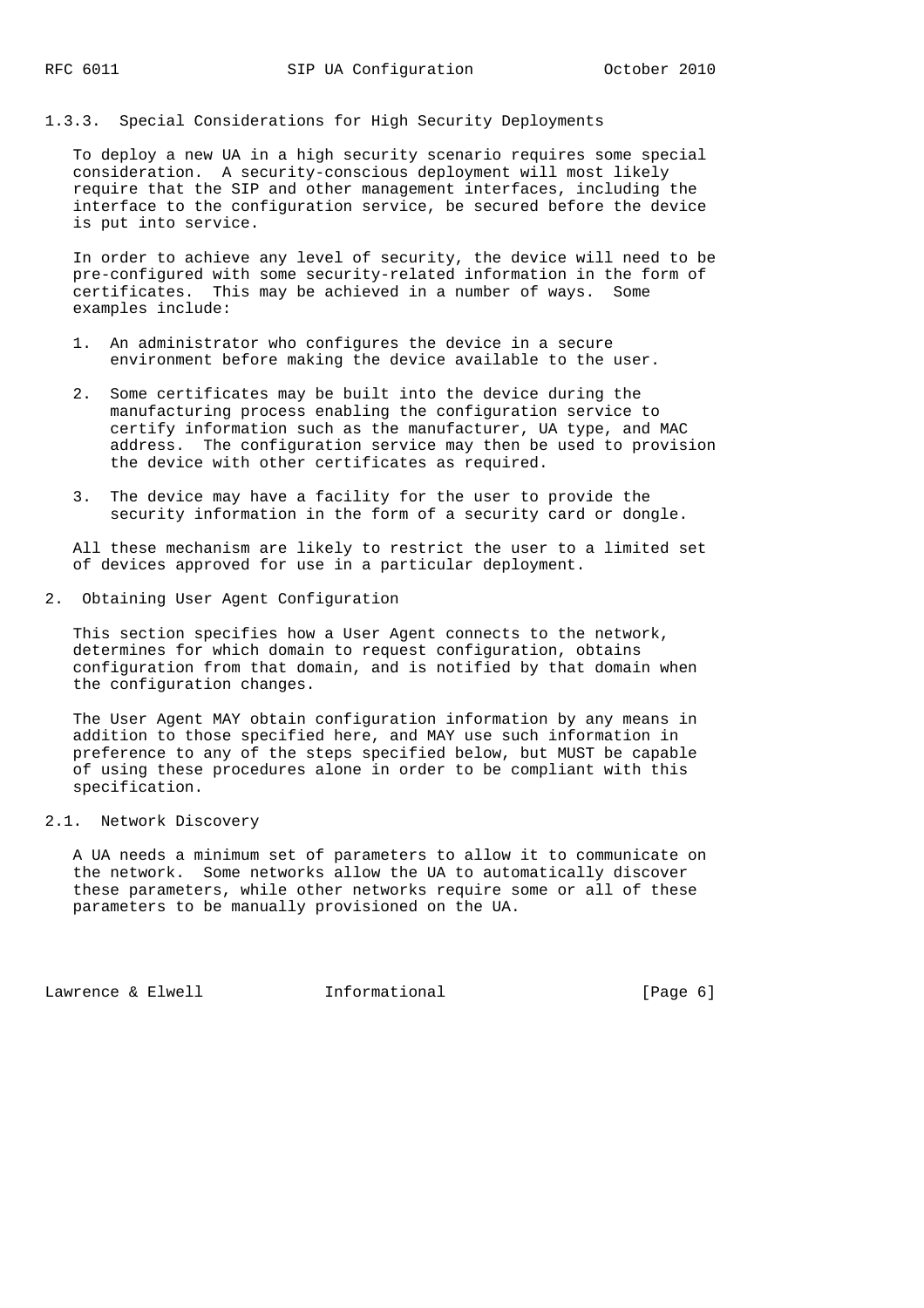2.1.1. Link Layer Provisioning

 The UA SHOULD attempt to use Link Layer Discovery Protocol - Media Endpoint Discovery (LLDP-MED; see [ANSI.TIA-1057-2006]) for automatic provisioning of link layer parameters.

 In some deployments, failure to properly provision the link layer may result in the UA having incorrect Layer 2 priority, degrading the quality of service, or being on the wrong virtual LAN (VLAN), possibly resulting in complete loss of service.

2.1.2. Network Layer Provisioning

 In order to communicate using IP, the UA needs the following minimal IP configuration parameters:

- IP Network Parameters
- o UA IP Address
- o Subnet Mask
- o Gateway IP address
- o DNS Server IP address(es)

 With the exception of a Soft UA that relies on its platform to obtain the IP Network Parameters:

- o If the User Agent is using IP version 4 on a network technology for which the Dynamic Host Configuration Protocol (DHCP) [RFC2131] is defined, the UA MUST attempt to obtain the IP Network Parameters using DHCP and MUST request DHCP options 141 (see Section 4.1) and 15 [RFC2132]. If the DHCP service provides a value for option 141, the domain name(s) it provides MUST be saved as candidates for use as the Local Network Domain (see Section 2.2, "Obtaining the Configuration Service Domain"). If and only if no values are returned for option 141, the UA MUST save any values returned for option 15 for use as the Local Network Domain.
- o If the User Agent is using IP version 6 on a network technology for which the Dynamic Host Configuration Protocol version 6 (DHCPv6) [RFC3315] is defined, the UA MAY use any standard IPv6 mechanism to determine the IP Network Parameters, but MUST request DHCPv6 options 58 (see Section 4.2) and 21 [RFC3319]. If the DHCPv6 service provides a value for option 58, those domain names MUST be saved as candidates for use as the Local Network Domain

Lawrence & Elwell **Informational** [Page 7]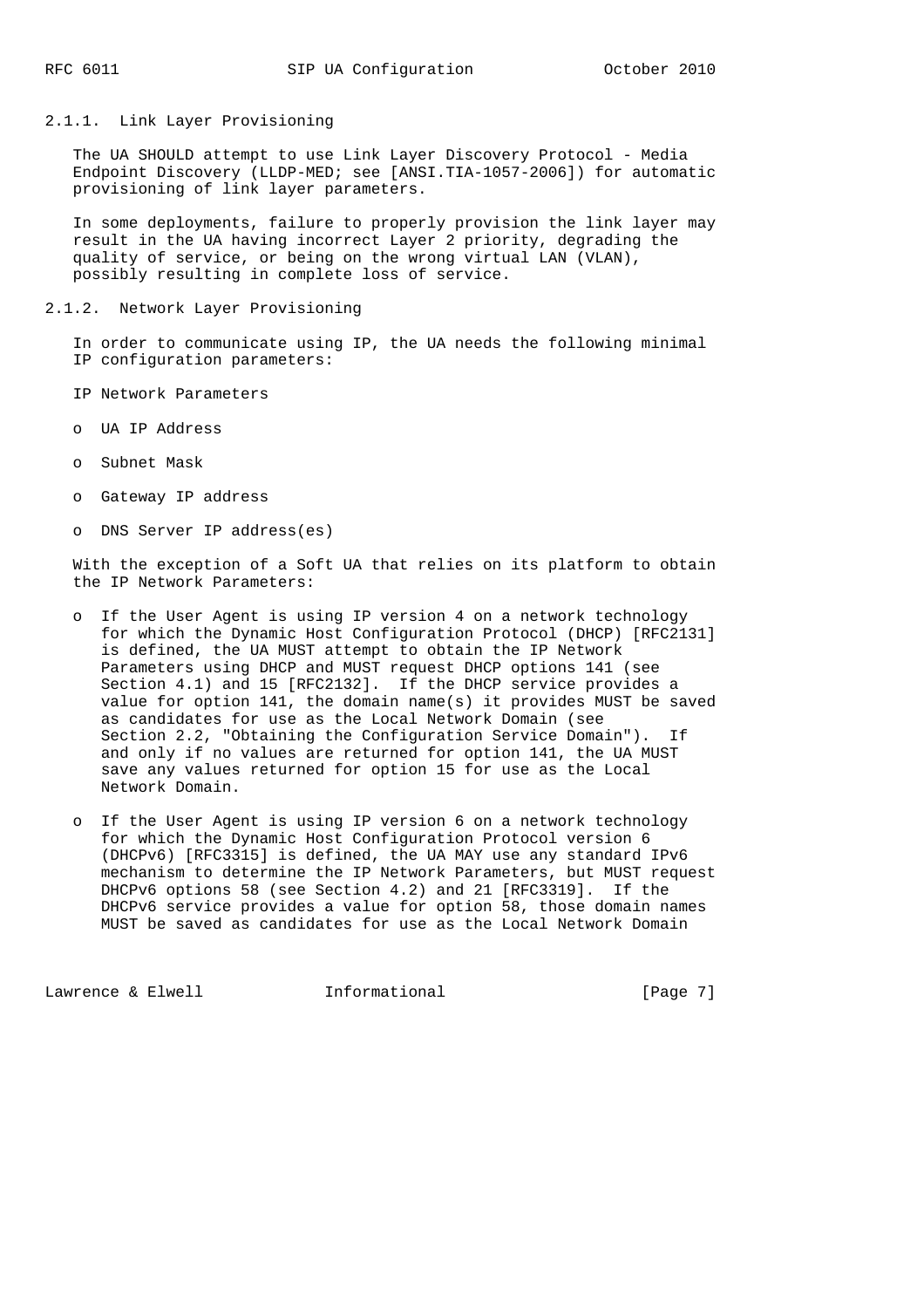(see Section 2.2, "Obtaining the Configuration Service Domain"). If and only if no values are returned for option 58, the UA MUST save any values returned for option 21 for use as the Local Network Domain.

# 2.2. Obtaining the Configuration Service Domain

 To obtain a configuration, the UA needs to know what domain to request it from. This domain is the Configuration Service Domain; its value is a DNS name (see [RFC1034]).

 User control or prior configuration MAY establish a value for the Configuration Service Domain that takes precedence over the discovery procedure defined below. In the absence of user control or prior configuration, candidate values for the Configuration Service Domain are obtained as specified in Section 2.2.1, "The Local Network Domain", or if that is unsuccessful, by the manual mechanism specified in Section 2.2.2, "Manual Domain Name Entry".

# 2.2.1. The Local Network Domain

 The UA MUST attempt to use each value obtained for the Local Network Domain name (see Section 2.1.2, "Network Layer Provisioning") as the Configuration Service Domain. If multiple names are provided by DHCP and/or DHCPv6 (multiple names may be returned by these services if both are in use, if the UA has multiple network interfaces, or if the option responses have multiple values), the UA MUST attempt to use each of the names provided until a configuration is successfully obtained. The order in which values obtained in different responses are used is not defined by this specification -- the UA MAY use any order; multiple values returned within a single response MUST be tried in the order they were provided in that response.

 If the DHCP service does not provide any local domain name values, the UA SHOULD use the manual mechanism defined in Section 2.2.2, "Manual Domain Name Entry".

#### 2.2.2. Manual Domain Name Entry

 A UA MAY provide an interface by which a DNS name is supplied directly by the user for the Configuration Service Name.

2.3. Constructing the Configuration Request URL

 Using the Configuration Service Domain name obtained in Section 2.2, "Obtaining the Configuration Service Domain", the UA MUST construct an HTTPS URL [RFC2818] with which to request configuration. Constructing this URL consists of two parts:

Lawrence & Elwell [Page 8]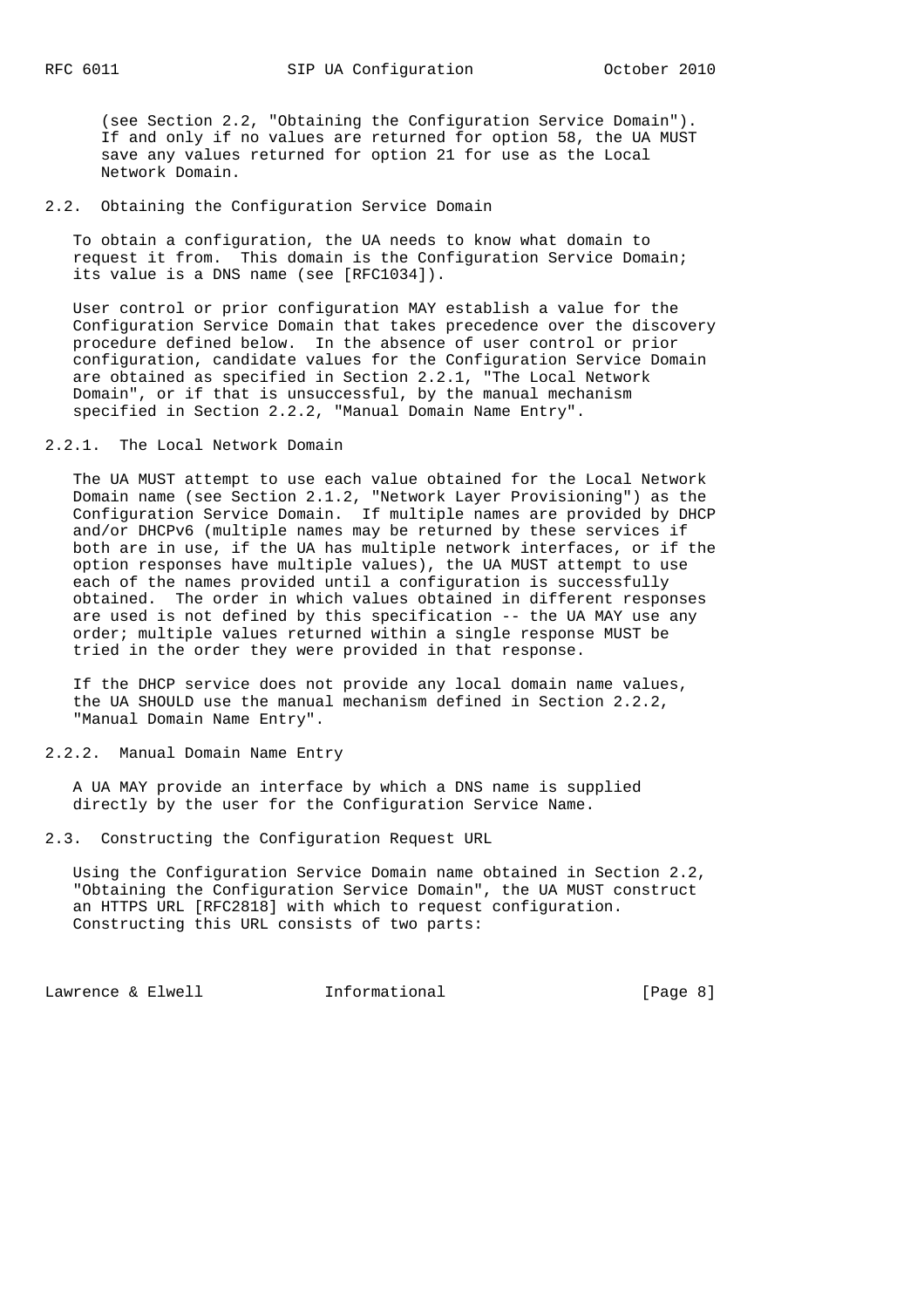- o Section 2.3.1, "Obtaining a Configuration Service Base URL"
- o Section 2.3.2, "Adding Configuration Request Parameters"

2.3.1. Obtaining a Configuration Service Base URL

 The Configuration Service Domain is resolved to one or more URLs using the URI-enabled Naming Authority Pointer (U-NAPTR) DDDS application defined in "Domain-Based Application Service Location Using URIs and the Dynamic Delegation Discovery Service (DDDS)" [RFC4848].

 The lookup key for the U-NAPTR request is the Configuration Service Domain name determined in Section 2.2, "Obtaining the Configuration Service Domain". The UA MUST make a DNS request for NAPTR records for that domain name. From the returned records, the UA MUST select those whose Service field value is "SFUA.CFG"; from those records, the UA MUST extract the HTTPS URL of the Configuration Service from the Regular Expression field (see next paragraph for the construction of that field value).

 The NAPTR records for the Configuration Service Domain name whose Service field value is "SFUA.CFG" MUST be configured with the Flag field set to "U", an empty Substitution field, and a Regular Expression field value of the following syntax (i.e., a regular expression to replace the domain name with an https URI):

u-naptr-regexp = "!.\*!" <URI> "!"

 where <URI> is as defined in STD 66 [RFC3986], the URI syntax specification, and where the scheme of the URI is "https".

 Note that the UA does not need to implement a general regular expression evaluator in order to process the record above correctly. The URI value can be extracted by stripping the fixed value  $"!^*$ .\*!" from the beginning of the value, and "!" from the end of the value to obtain the base URL. See Section 2.3.3, "Configuration Request URI Example".

2.3.1.1. Configuration Service Redundancy

 Multiple Configuration Servers can be used to provide redundancy and additional capacity for provisioning User Agents. If the DNS NAPTR request for the Configuration Service Domain name returns multiple records with the 'SFUA.CFG' service tag, then the UA should treat the resulting URLs as alternatives, ordered according to the rules for the priority and weight as specified for NAPTR records.

Lawrence & Elwell **Informational** [Page 9]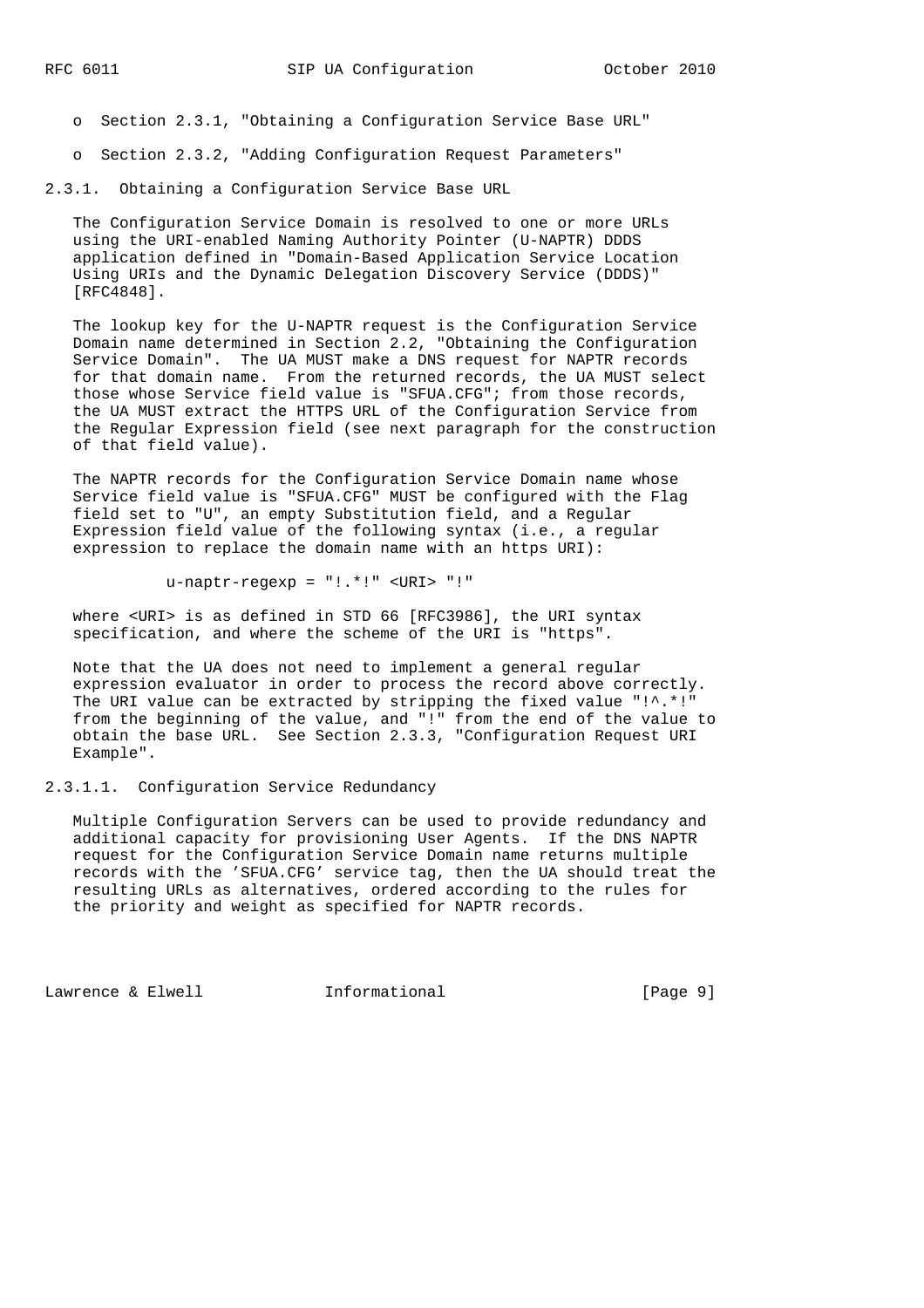In addition to redundancy provided by multiple NAPTR records, resolution of the host part of the HTTPS URL can produce multiple results.

2.3.1.2. Configuration Service Name to Base URL Resolution Failure

 If the DNS request to resolve the Configuration Service Domain name to a request URL does not receive any response, the UA should follow standard DNS retry procedures.

 If the DNS request to resolve the Configuration Service Domain name to a host name returns a response that indicates that no matching result is available (NXDOMAIN), the UA SHOULD attempt to obtain another Configuration Service Domain name using the procedures in Section 2.2, "Obtaining the Configuration Service Domain".

2.3.2. Adding Configuration Request Parameters

 To construct the full configuration request URL, the UA adds one or more parameters to the base URLs to specify what configuration the UA is requesting.

- 1. The UA MUST add all parameters from those defined in the Configuration Request Parameters list below for which the UA has a value. Any parameter from that set for which the UA does not have a value MUST be omitted.
- 2. The query parameter names defined by this specification all begin with the prefix 'sfua-'. All names beginning with the prefix 'sfua-' are reserved for this specification and future revisions. The UA MUST NOT include any request parameter whose name begins with the prefix 'sfua-' that is not defined by this specification (including any future revisions).
- 3. Any parameter not defined by the specification is allowed, but MUST be ignored by any Configuration Service that does not recognize it.
- 2.3.2.1. Configuration Request Parameters

 The following parameters are defined for the configuration request. Section 4.4 creates an IANA registry for these and any parameters defined in the future.

Lawrence & Elwell **Informational** [Page 10]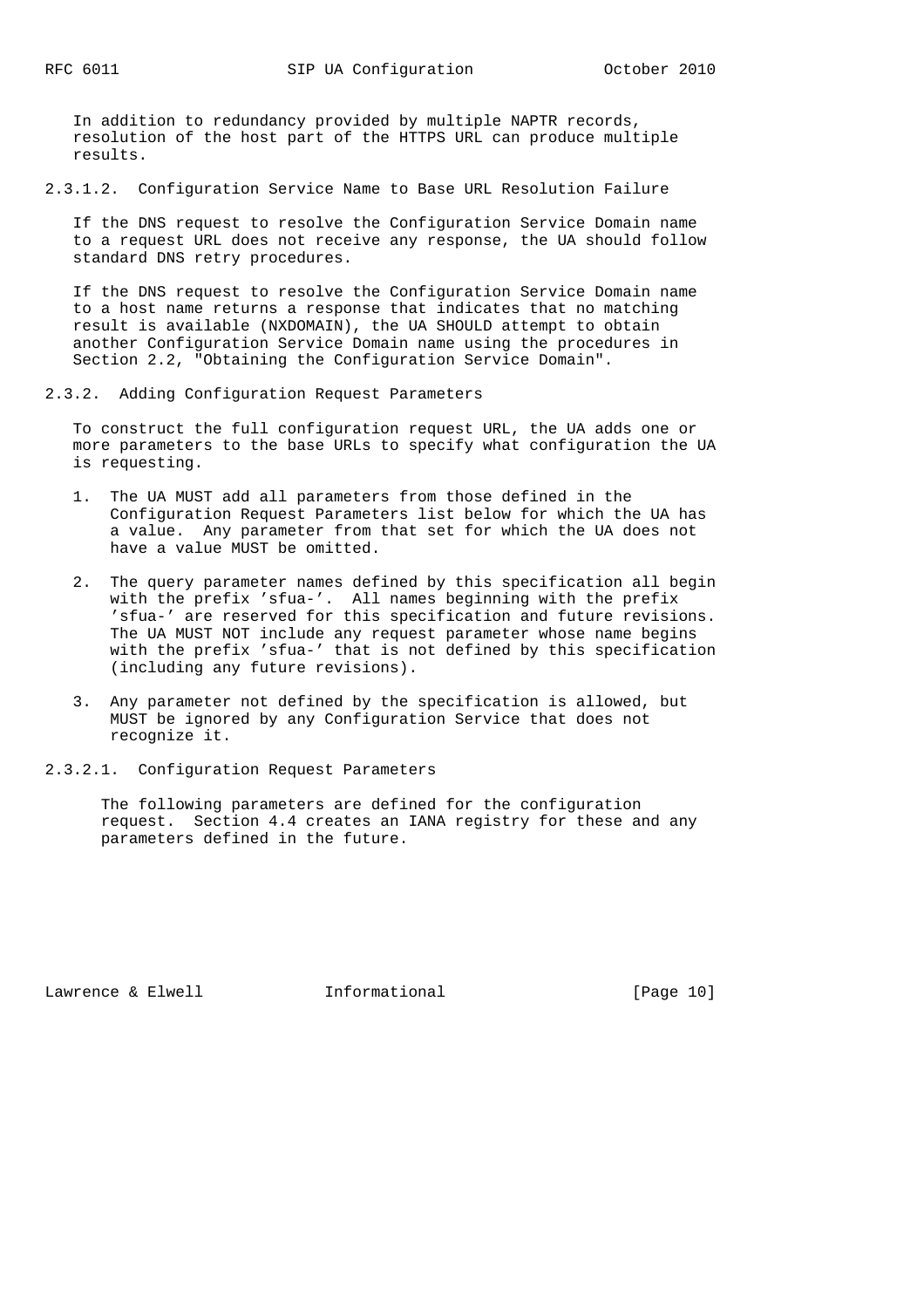#### sfua-id

 The URN identifying the User Agent, constructed as specified in Section 4.1 of [RFC5626] "Managing Client-Initiated Connections in the Session Initiation Protocol (SIP)".

 Since the procedure defined by [RFC5626] allows any UA to construct a value for this parameter, the sfua-id parameter MUST always be included.

 If the UA implements [RFC5626], and includes the '+sip.instance' Contact header field parameter in any request, when requesting configuration it MUST use the same value for the sfua-id parameter.

# sfua-user

 An identifier for a user associated with the configuration. Note that this might be different than any SIP 'user' in the UA configuration: it could, for example, be the login name of an account on the service provider web site. The syntax of this parameter is that of the 'userid' [RFC2617].

 See Section 2.4.1, "Configuration Data Request Authentication" for how this parameter relates to authentication of the configuration data request.

# sfua-vendor

 An identifier that specifies the vendor of the User Agent. The syntax of the value of this parameter is that of a DNS domain. The domain value MUST be that of a domain owned by the vendor.

### sfua-model

 An identifier that further specifies the User Agent from among those produced by the vendor. The syntax of the value of this parameter is the same as the 'token' [RFC3261]. Values for this parameter are selected by the vendor.

#### sfua-revision

 An identifier that further specifies the User Agent from among those produced by the vendor. The syntax of the value of this parameter is the same as the 'token' [RFC3261]. Values for this parameter are selected by the vendor.

Lawrence & Elwell **Informational** [Page 11]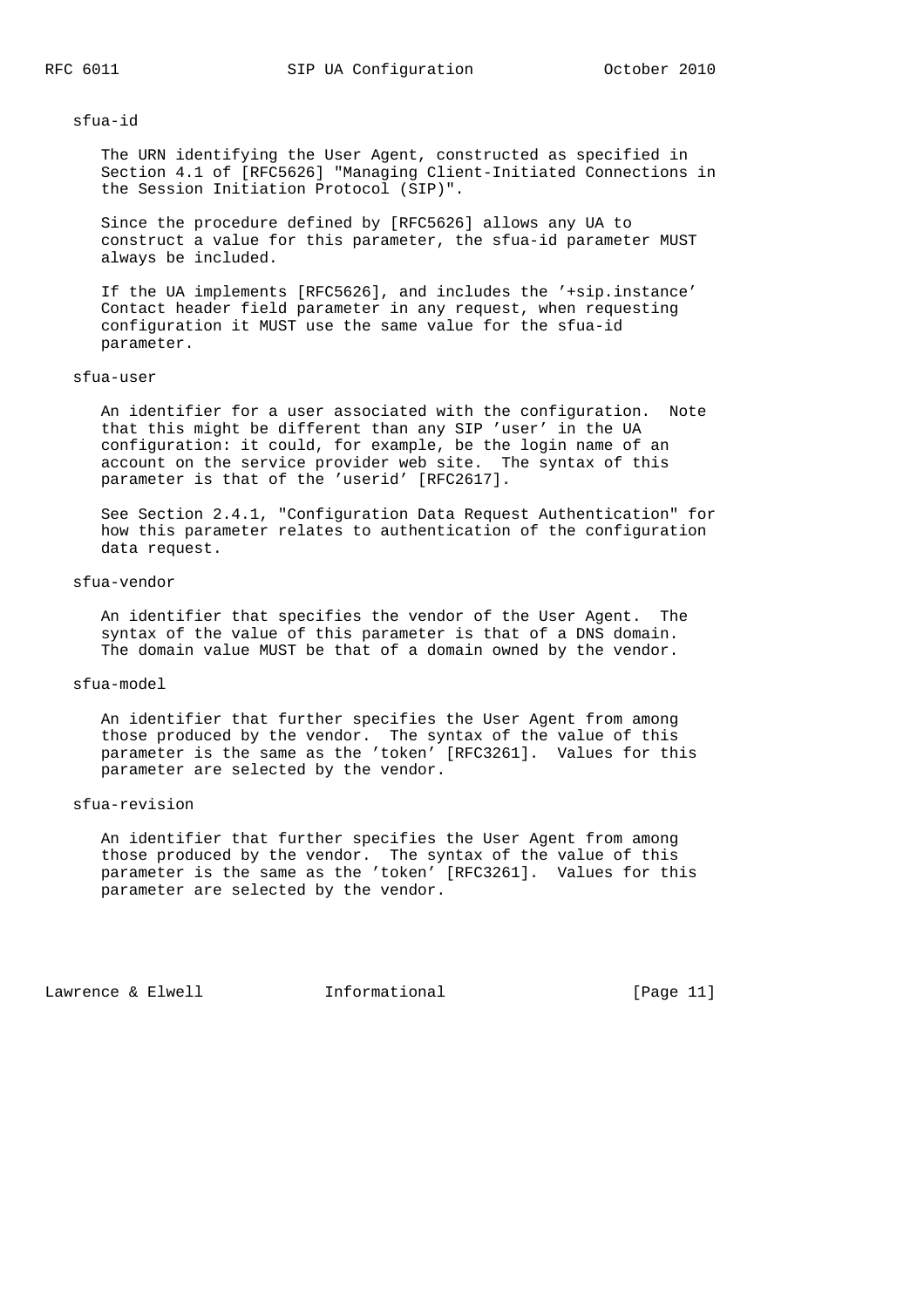#### 2.3.3. Configuration Request URI Example

 Using the rules in Section 2.2, "Obtaining the Configuration Service Domain", the UA has determined that the Configuration Service Domain value is "example.net". To obtain the base URL, the UA constructs the DNS NAPTR request for "example.net.", which returns the DNS records:

 NAPTR 10 10 "u" "SFUA.CFG" "!^.\*\$!https://p1.example.net/cfg!" "" NAPTR 100 10 "u" "SFUA.CFG" "!^.\*\$!https://p2.example.net/cfg!" "" NAPTR 90 50 "s" "SIP+D2T" "" \_sip.\_tcp.example.net. NAPTR 100 50 "s" "SIP+D2U" "" \_sip.\_udp.example.net.

Figure 1: Example Configuration Service NAPTR Query Results

 The records with the service-field "SFUA.CFG" each provide a base URL value for SIP UA configuration requests.

 Our hypothetical example communications device is a 'HypoComm' version 2.1, made by ExampleCorp, and has the link layer MAC address of 00:11:22:33:44:55. It does not have any prior knowledge of a user identity for which to request configuration, so it constructs query parameters using the values it does have, combining each with the base URL to create these request URLs (lines wrapped for readability):

 https://p1.example.net/cfg ?sfua-id=urn:uuid:00000000-0000-1000-8000-001122334455 &sfua-vendor=examplecorp.com &sfua-model=HypoComm &sfua-revision=2.1 https://p2.example.net/cfg ?sfua-id=urn:uuid:00000000-0000-1000-8000-001122334455 &sfua-vendor=examplecorp.com &sfua-model=HypoComm &sfua-revision=2.1

Figure 2: Example Configuration Request URLs

Lawrence & Elwell **Informational** [Page 12]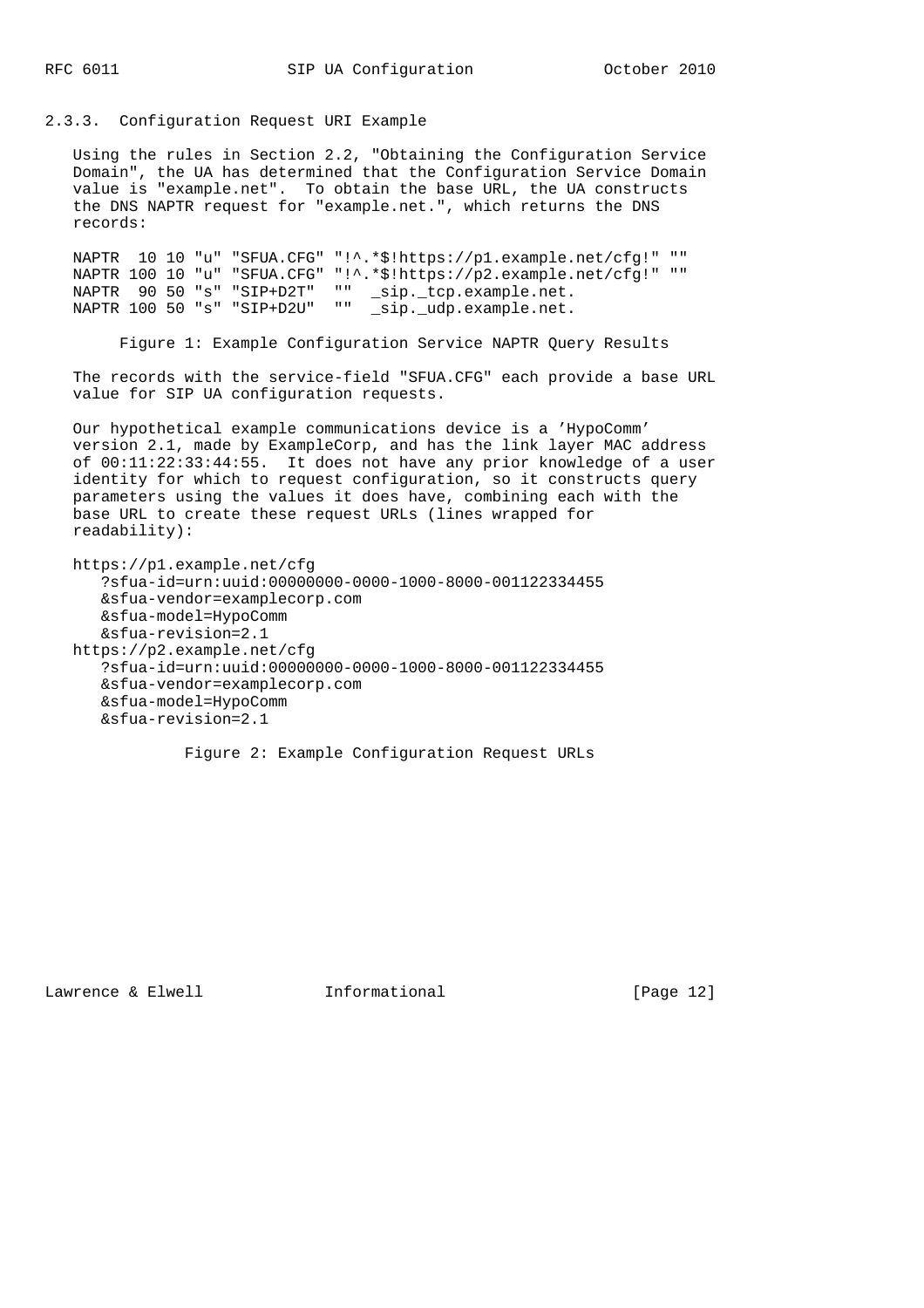To request configuration using a URL constructed as specified in Section 2.3, "Constructing the Configuration Request URL" the User Agent MUST do an HTTPS GET request to each of the URLs until a configuration that the UA can use is returned in response to one of the requests.

 A successful final response from the Configuration Service to a GET request for configuration data MUST contain configuration data for the UA in the HTTP response body. Note that the full capabilities of HTTP as specified in [RFC2616] are available to the CS, so responses such as redirection can be used by the CS as a part of the process of providing configuration data.

 Configuration data returned in a successful response is subject to change by the CS. The HTTP cache control metadata (the max-age directive value from any Cache-Control header, and the Etag and Last- Modified header values) returned in the response that provides configuration data is used to determine when a configuration change has occurred (Section 2.5.1.3, "Configuration Change Notices") and to validate any stored configuration data (Section 2.6, "Validity of Stored Configuration Data").

- o An HTTP response from the CS that provides configuration data MUST include cache control metadata sufficient to ensure that when a new configuration is available, the cache control information for that new data is different.
- o The UA MUST retain all of the HTTP cache control metadata from any response that provides configuration data.
- 2.4.1. Configuration Data Request Authentication

 Since the Configuration Request URL scheme is HTTPS, the UA MUST always use Transport Layer Security (TLS) [RFC5246] to establish a connection with the Configuration Service.

 The UA MUST provide a server\_name extension in the TLS Client Hello message as defined in [RFC4366] "Transport Layer Security (TLS) Extensions", whose value is the Configuration Service Domain name (note that this might not be the same as the host part of the CS base URL). This allows the CS to identify and provide a server certificate containing the desired identity (allowing for a single server to serve multiple domain names).

Lawrence & Elwell **Informational** [Page 13]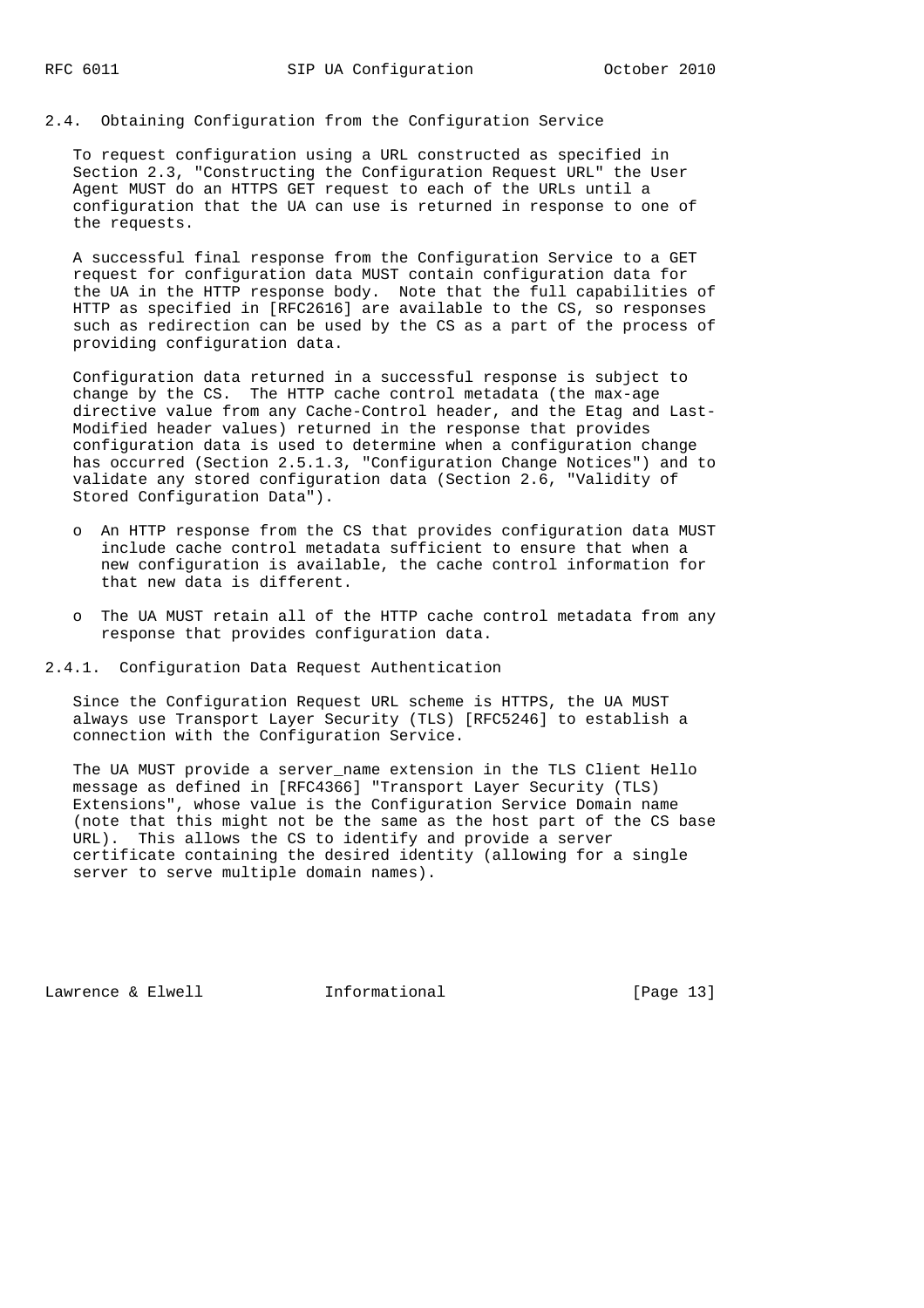A UA MUST attempt to validate the server certificate provided by the CS, in accordance with the rules defined in Section 3.1 of [RFC2818]. Unfortunately, the validation attempt might fail (e.g., because the UA might not have in firmware a trusted root CA cert to which the CS certificate chain can be connected or because the root CA cert has expired since the UA firmware was last updated). If the UA is unable to validate the server certificate provided by the CS, the UA SHOULD store the server certificate and alert the user if that CS host provides a different certificate in the future. Although this 'trust on first use' model is not as secure as certificate validation, it does give some protection against man-in-the-middle (MITM) attacks in the future.

 If it has one, the UA MUST provide a client certificate. The CS MUST validate the UA client's certificate, if one is provided. If the CS is unable to authenticate the certificate provided by the UA (for example, the UA is using a self-signed certificate), then the CS MAY choose to cache the certificate, provided that the UA successfully authenticates using HTTP authentication (see next paragraph). This allows a CS to treat the digest authentication credentials as a single-use password to authenticate the client certificate. This 'trust on first use' model provides protection against future MITM attacks, provided that the initial communication is not compromised.

 If the CS requires HTTP authentication of the configuration data request, the HTTP 'username' parameter used MUST be the same value as the sfua-user value provided in the configuration data request parameters. The UA MUST implement both Basic and Digest authentication as specified by [RFC2617].

2.4.2. Configuration Data Request Failure

 The HTTP configuration data request can fail in a number of ways; the error handling for each is defined below:

- o If a DNS request to resolve the host name in the request URL returns a response that indicates that no matching result is available (NXDOMAIN), the UA MUST remove that request URL from the list of alternatives for the Configuration Service Domain.
- o If the attempt to open a TCP connection to the host in the request URL fails, the UA MAY attempt requests to any alternative URLs for the same configuration service without waiting between alternatives, but any requests to the same host MUST wait between requests according to the procedure defined in Section 2.7, "Retry Backoff Procedure".

Lawrence & Elwell [Page 14]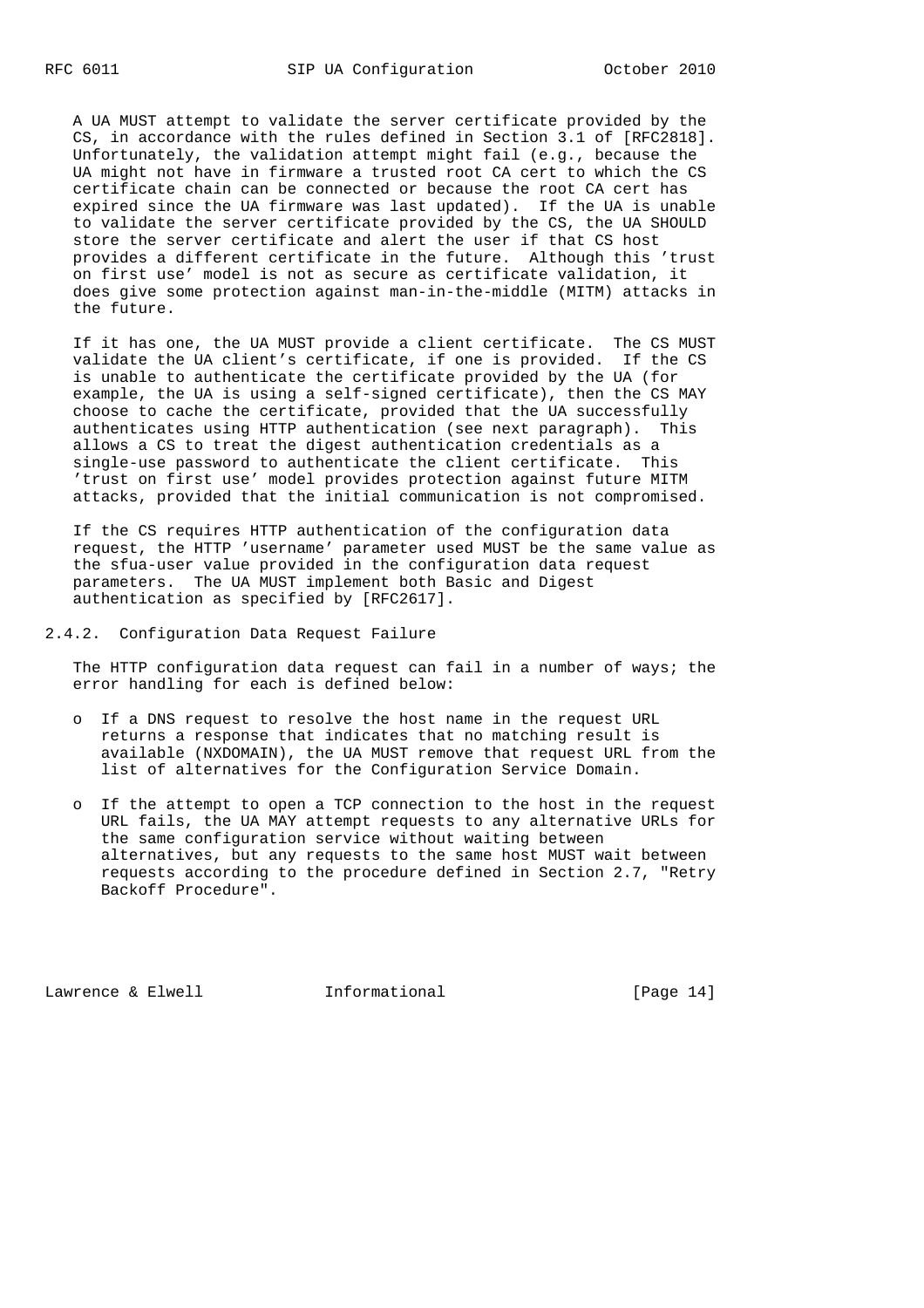- o If the TCP connection succeeds but the TLS handshake fails, including failure of the UA to validate the certificate provided by the Configuration Service host (if the UA is capable of validation), the UA MUST remove the failed URL from the list of alternative URLs for this Configuration Service Domain.
- o If the request returns a permanent HTTP failure response (response code >= 400, and does not contain a Retry-After header field), the UA MUST remove the failed URL from the list of alternatives for this Configuration Service Domain.
- o If the list of alternatives for this Configuration Service Domain becomes empty, the UA MUST attempt to obtain another Configuration Service Domain name using the procedures in Section 2.2, "Obtaining the Configuration Service Domain".
- o If the UA has reached its chosen maximum number of retries (this specification does not specify a maximum number of retries, but any retries to the same host MUST follow the procedure defined in Section 2.7, "Retry Backoff Procedure"), the UA MAY attempt to obtain another Configuration Domain name using the procedures in Section 2.2, "Obtaining the Configuration Service Domain".
- 2.5. Configuration Changes

 The configuration data provided by the CS is subject to change. This specification provides for two mechanisms by which the UA discovers that a configuration change is available:

- o SIP subscription by the UA to the CS for notification of changes to the configuration data.
- o HTTP polling by the UA of the configuration data URL at the CS.

 The choice of mechanism is made by the Configuration Service and signaled to the UA in each HTTP response that provides configuration data. In such a response, the CS MUST either:

- o Indicate that the UA is to subscribe for change notifications by including a Link header in the response with the link relation 'monitor' and SIP URI. This choice is specified in Section 2.5.1, "Configuration Change Subscriptions".
- o Indicate that the UA is to poll for updates using HTTP by not including a Link header with the link relation 'monitor'. This choice is specified in Section 2.5.2, "Configuration Change Polling".

Lawrence & Elwell [Page 15]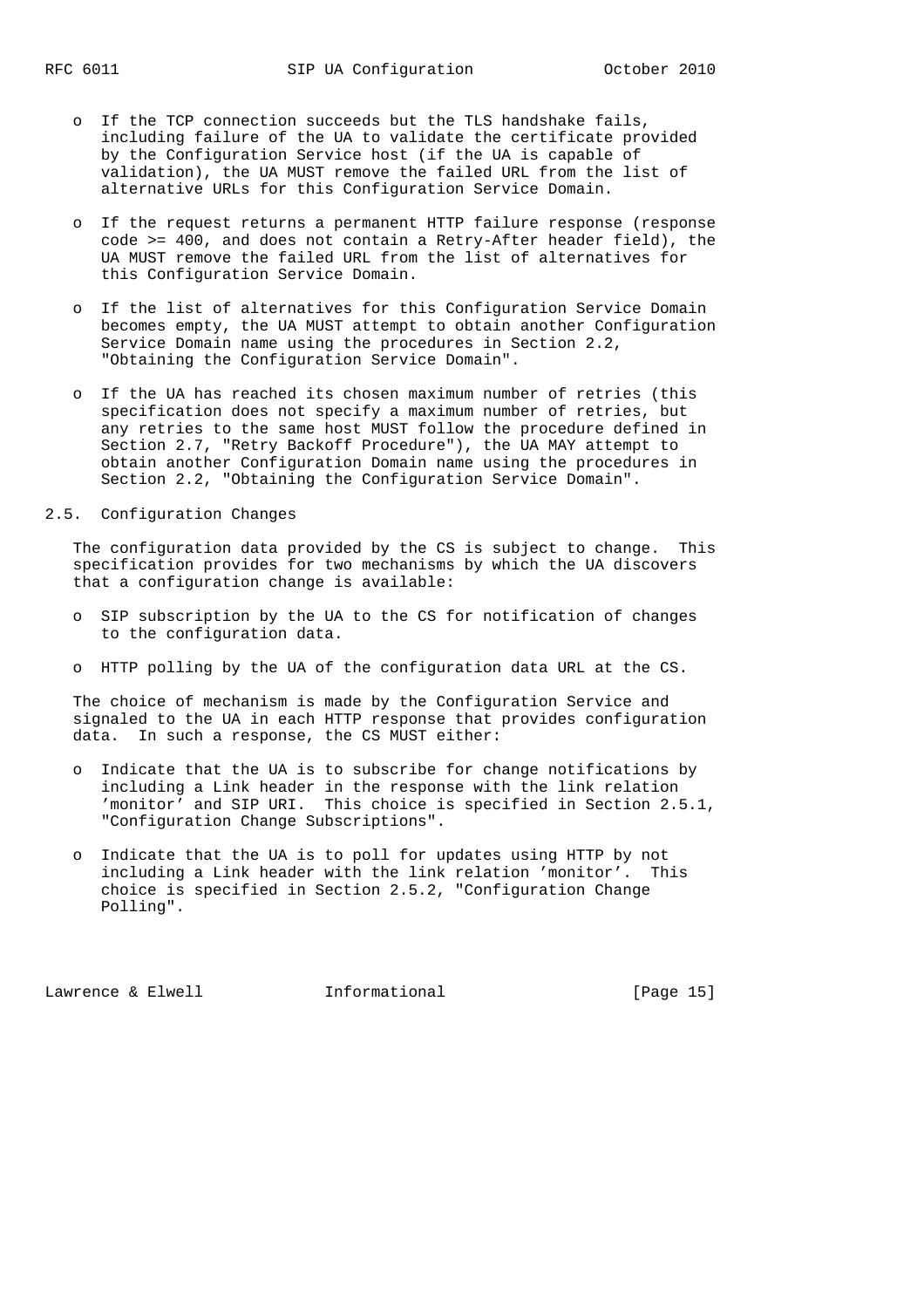A User Agent MUST support both mechanisms, and use the mechanism indicated by the Configuration Service.

2.5.1. Configuration Change Subscriptions

 If the CS chooses to use the SIP subscription mechanism, it MUST include a Link header in the HTTP configuration data response as specified by [RFC5989]; the URI value in the Link header MUST be a SIP URI, and the link relation ('rel' attribute) value MUST be 'monitor'. The 'monitor-group' relation MUST NOT be used -- see below for rules regarding monitoring of multiple configuration data resources. The SIP URI returned in the Link header is the 'configuration change subscription URI'.

 A UA that receives a successful configuration data response with a Link header that specifies a 'monitor' relation MUST attempt to maintain a subscription to the SIP URI from the Link header in that response for the http-monitor event package. This subscription is referred to herein as a "configuration change subscription".

 The CS MUST accept properly authenticated SUBSCRIBE requests from the UA for the http-monitor event package at the URI it provided in the Link header of a configuration data response. Authentication of the SUBSCRIBE request uses any standard SIP authentication mechanism with credentials supplied to the UA in the configuration data.

 Configuration data MAY include references in the form of additional URLs at the CS that the UA MUST use to obtain additional data. Any response to requests for these additional URLs that provide configuration data MUST provide cache control data and a configuration change subscription URI. The CS MAY return a unique configuration change subscription URI for each configuration data request, or MAY return the same SIP URI for different requests, so long as a change to the configuration data returned in any of these request results in notification on all subscriptions to the associated subscription URI.

 If the CS returns a unique configuration change subscription URI in the Link header of different configuration data requests:

 o The UA MUST maintain multiple subscriptions; one to each URI associated with configuration data the UA is using.

 If the CS returns the same configuration change subscription URI in the Link header of different configuration data requests:

 o The UA is not required to create multiple subscriptions to the same URI.

Lawrence & Elwell **Informational** [Page 16]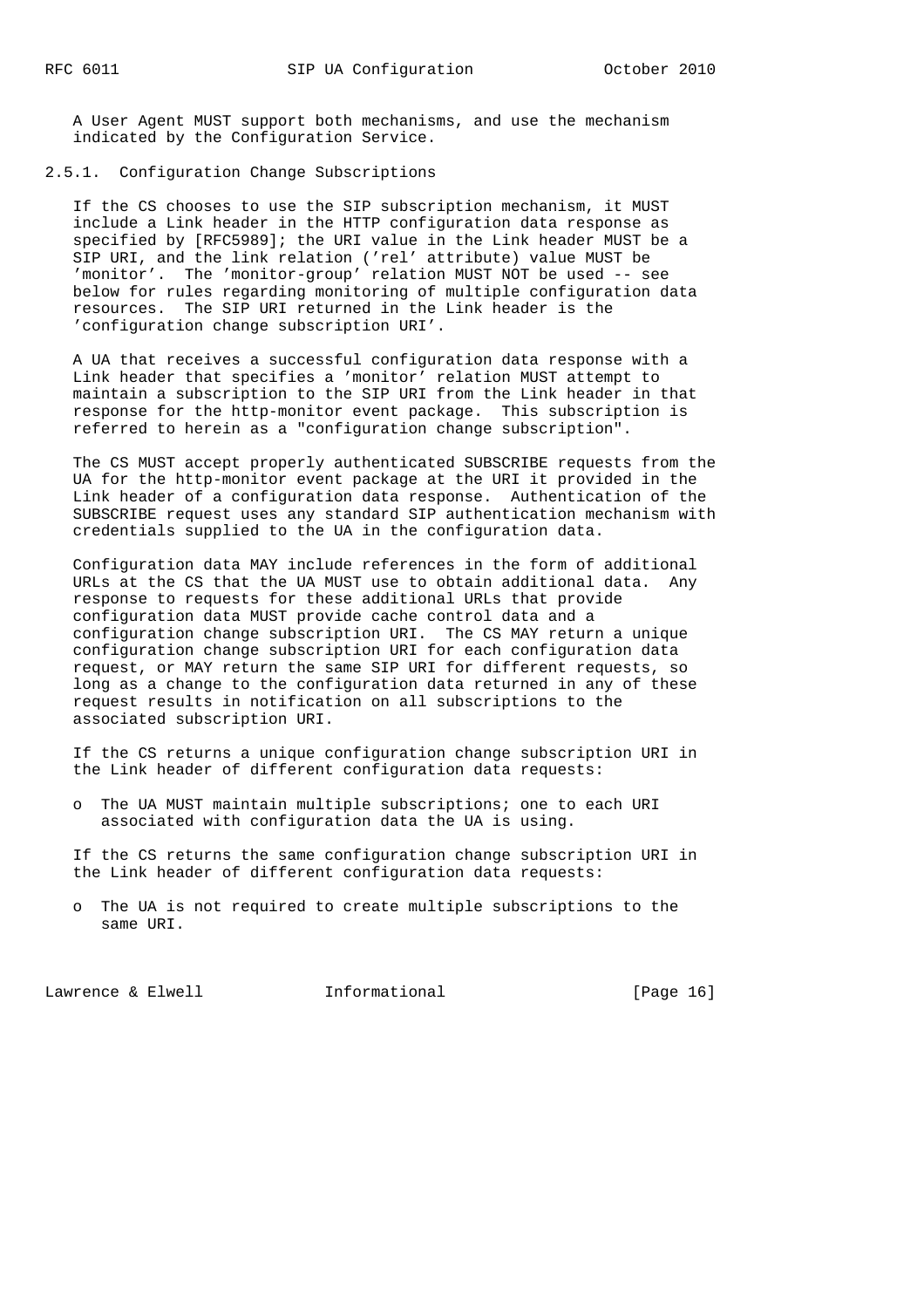- o The UA MUST associate the URI with each of the configuration data requests for which it was returned, and any NOTIFY or other change in the status of that subscription affects the validity of all of the associated configuration data.
- o The CS MUST send a NOTIFY message on the configuration change subscription when there is a change to any of the different configuration data resources for which the subscription URI was returned.

## 2.5.1.1. Change Subscription Failure

 If a configuration change SUBSCRIBE request (either the initial request or any attempt to refresh the subscription) is permanently rejected by the Configuration Service (the CS returns a failure response that is not an authentication challenge or redirection and does not specify a Retry-After header), the UA MUST consider the associated configuration data to be not valid and attempt to revalidate it as specified in Section 2.6.1, "Re-Validating Configuration Data". Since the CS is not allowed to reject a properly authenticated request, this indicates a problem either with the configuration data or the CS.

 If a configuration change SUBSCRIBE request (either the initial request or any attempt to refresh the subscription) fails other than by being permanently rejected, the UA MUST consider the associated configuration data to be of unknown validity, and MUST retry the SUBSCRIBE request as specified in Section 2.7, "Retry Backoff Procedure"; the maximum time between retries MUST NOT be more than 30 minutes, and the retries MUST continue as long as the configuration is used. The UA MAY at any time return to any earlier step in the process of obtaining configuration data.

2.5.1.2. Change Subscription Termination

 If the CS explicitly terminates the configuration change (http monitor) subscription by sending a NOTIFY message with a Subscription-State header value of 'terminated', the UA MUST consider the configuration data to be of unknown validity. If the rules for interpreting and acting on the 'reason' code parameter as specified in Section 3.2.4 of [RFC3265] allow, the UA MUST attempt to re establish the subscription. If those rules do not allow the UA to re-subscribe, then the UA MUST consider the data to be not valid and attempt to revalidate it as specified in Section 2.6.1, "Re- Validating Configuration Data". The UA MAY at any time return to any earlier step in the process of obtaining configuration data.

Lawrence & Elwell **Informational** [Page 17]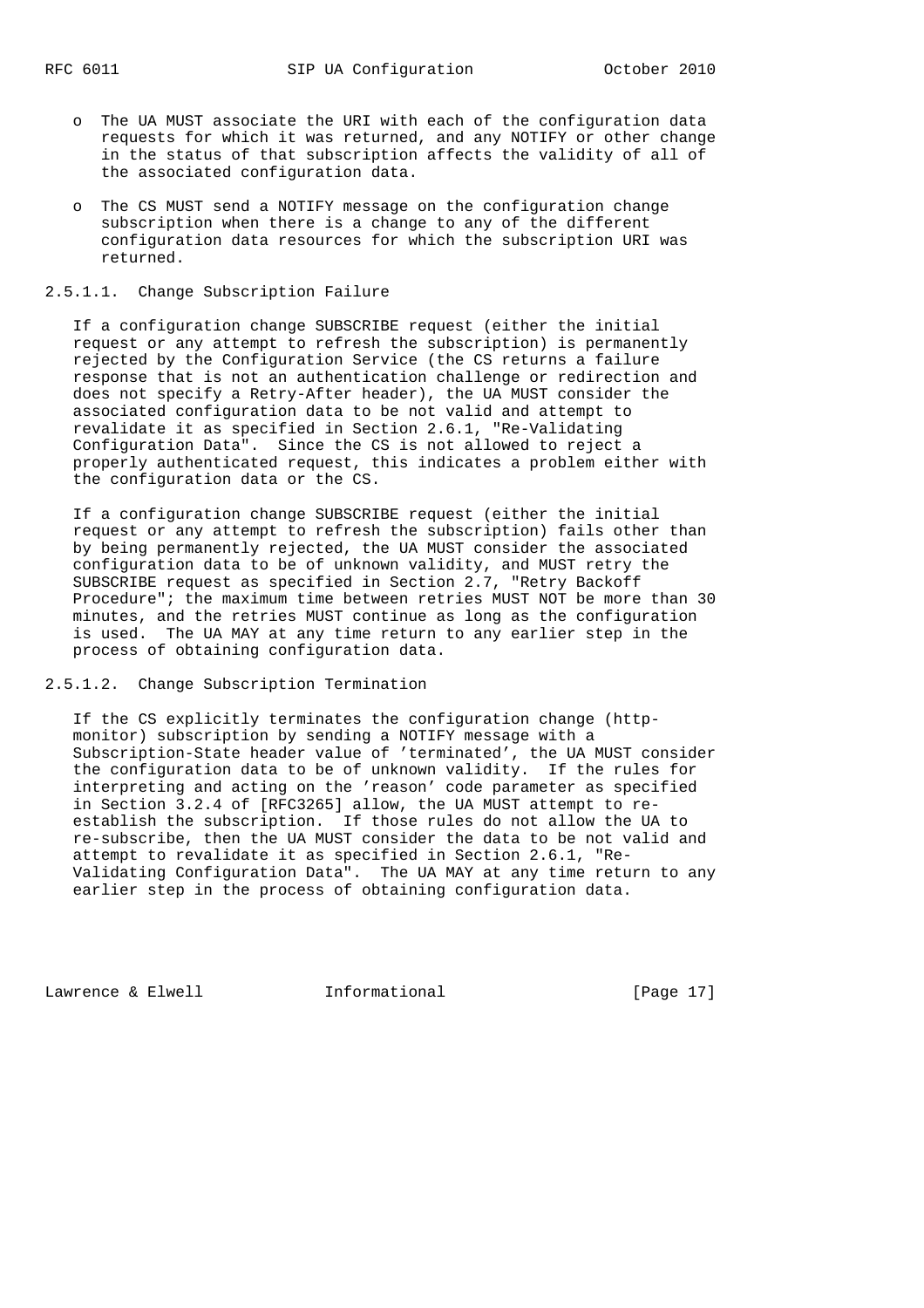# 2.5.1.3. Configuration Change Notices

 To inform the UA of a configuration data change, the CS MUST send a NOTIFY message to the UA in the configuration change subscription established by the UA as detailed in Section 2.5.1, "Configuration Change Subscriptions".

The CS MUST NOT send unsolicited (out-of-dialog) NOTIFY messages.

 As specified in [RFC5989], the body of a NOTIFY message in the http monitor event package is the HTTP headers that would have been returned in response to an HTTP HEAD request (a HEAD request returns the headers that would have been returned for a GET request to the same URI, but with no body).

 When a NOTIFY message is received by the UA in the configuration change subscription, the UA MUST compare the cache control data it retained when the configuration data was received with the HTTP header values in the NOTIFY message body. If any of the cache control data in the HTTP header values differs from those in the original configuration data response, the UA MUST consider the stored configuration data to be no longer valid. As soon as reasonably possible after the UA discovers that configuration data is no longer valid, the UA MUST attempt a GET request to the HTTPS configuration request URL which provided the configuration data to obtain the changed configuration data.

 If this HTTPS request to the URL that previously provided the configuration data fails, the UA MUST attempt to obtain a new URL as specified in Section 2.3, "Constructing the Configuration Request URL".

2.5.2. Configuration Change Polling

 If the CS chooses to use the HTTP polling mechanism, it MUST NOT include a Link header with the relation 'monitor' in the HTTP configuration data response, and MUST include a Cache-Control header that specifies the max-age directive. The max-age cache control directive in HTTP specifies the maximum number of seconds for which the returned data may be cached; this specification defines this time as being the maximum time the configuration data is considered valid.

 A short time before the validity time has passed, the UA SHOULD poll to revalidate the configuration data as described in Section 2.6.1, "Re-Validating Configuration Data".

Lawrence & Elwell **Informational** [Page 18]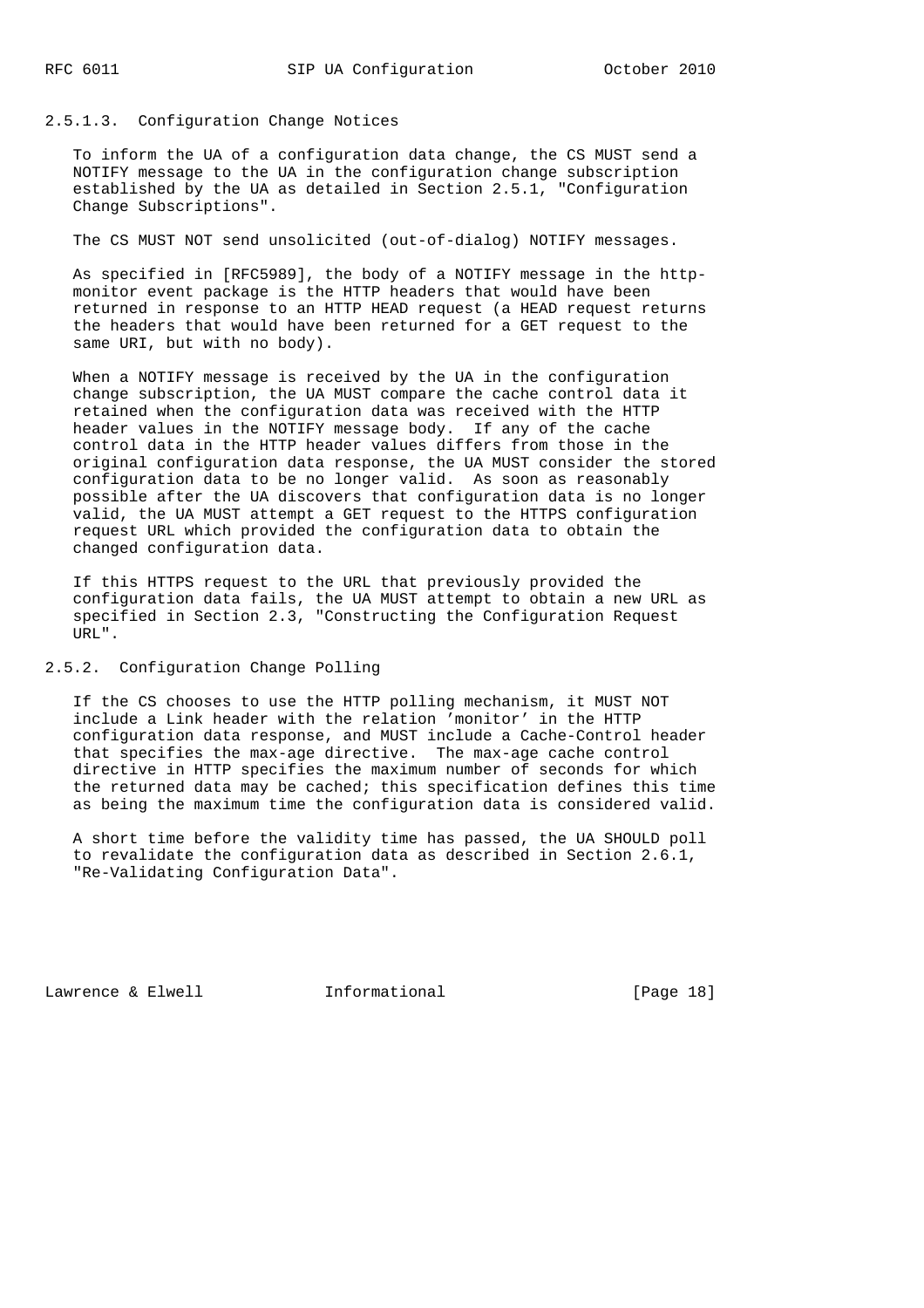# 2.6. Validity of Stored Configuration Data

Configuration data stored by a UA is considered valid:

- o If the CS chose to use the subscription mechanism to deliver change notices, and the UA has a subscription to the CS as described in Section 2.5.1, "Configuration Change Subscriptions" on which no NOTIFY message from the CS indicating that the configuration data has changed has been received.
- o If the CS chose to use the HTTP polling method, and the number of seconds since the configuration data response was received is less than the time specified by the Cache-Control max-age directive in that response.

 When a UA initializes itself at any time other than immediately after receiving new configuration data, it MUST consider any stored configuration data to be of unknown validity.

 The UA MAY use configuration data that is of unknown validity, or configuration data that is known to be no longer valid, while attempting to revalidate that data or obtain new data. There is no assurance that such configuration data is still useful, but the UA MAY choose to retain the data and to continue to use it.

# 2.6.1. Re-Validating Configuration Data

 To revalidate stored configuration data of unknown validity, the UA MUST repeat the HTTPS GET request it used to obtain the stored configuration data, with the appropriate HTTP headers to make the request a conditional request using the cache control data returned in the response that provided the configuration data. This allows the CS to respond either with a new configuration data response or a 304 (Not Modified) response to indicate that the configuration data has not changed.

 If the CS responds with a 304 response, and the original response included a Link header with the 'monitor' relation, the SIP UA MUST assume that the value of that Link header is also still correct (in effect, the HTTP cache control values and the subscription URL are a part of the configuration data), and so the UA MUST attempt to create and maintain a subscription to that URL as when the configuration data was first obtained (Section 2.5.1, "Configuration Change Subscriptions").

Lawrence & Elwell [Page 19]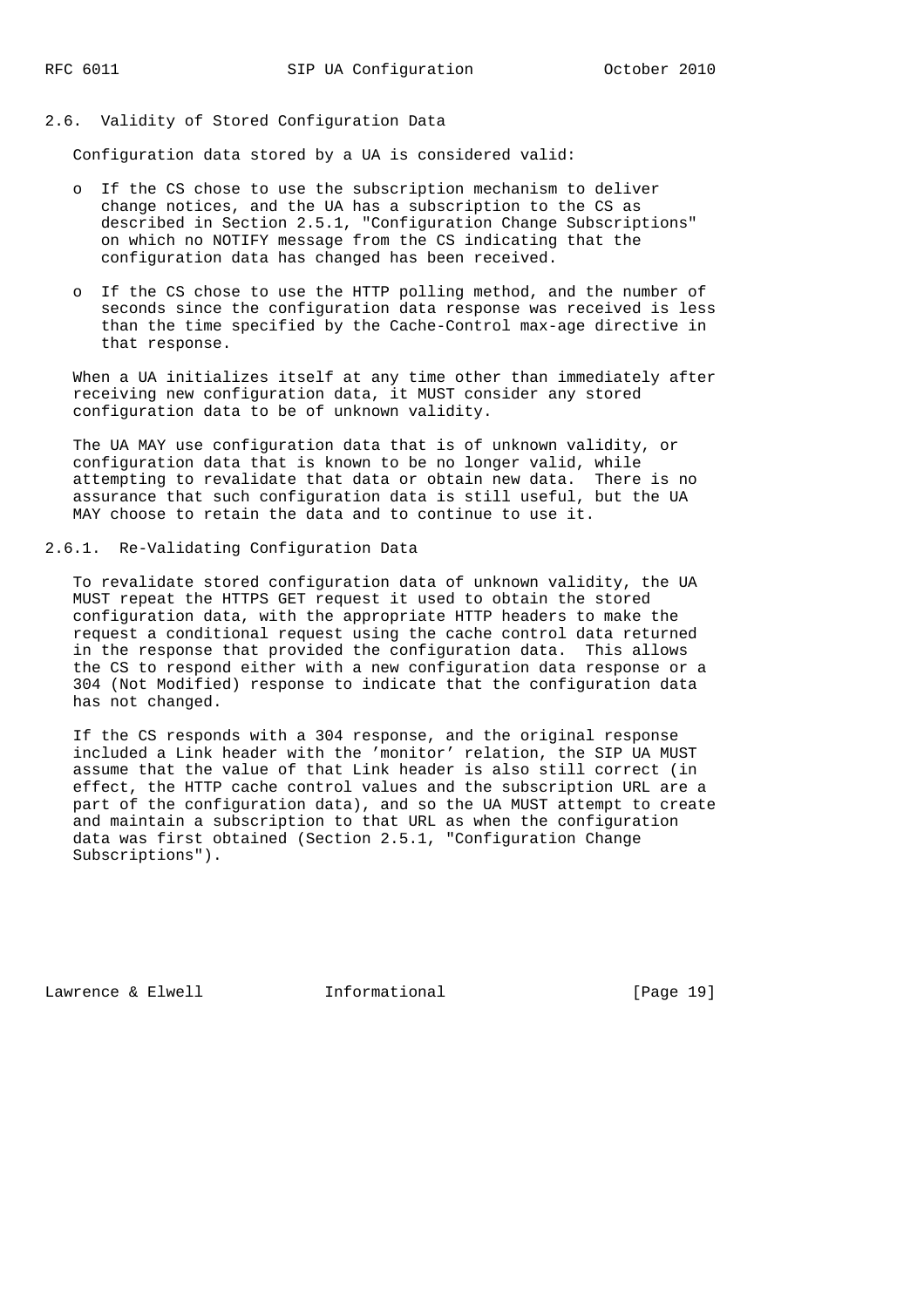If the CS chooses to use the HTTP polling method, then any 304 response MUST include a Cache-Control header containing a max-age directive, and the UA MUST use this new value as the maximum validity time for the associated configuration data.

 If the HTTP request to revalidate the configuration fails, the UA MUST follow the procedures defined for a failure of the initial HTTP configuration data request as specified in Section 2.4.2, "Configuration Data Request Failure".

#### 2.7. Retry Backoff Procedure

 In case of certain possible failures as described above, the appropriate response is to retry the failed operation. In all of these retry cases, the following rules apply:

- o The UA SHOULD retry at least 5 times before abandoning the failed step (except as allowed for in specific error handling rules above).
- o Following the first instance of a given failure, the UA MUST select an initial backoff timer value randomly between 2 and 8, inclusive, and wait this number of seconds before retrying the failed request.
- o Following any subsequent instance of a given failure, the UA MUST increase the backoff timer value by 2 raised to the power of the number of preceding failures (2^N where N is the number of previous failures), and wait this increased number of seconds or the maximum interval specified by specific error handling procedures, whichever is less, before retrying the failed request.

 For example, after an initial failure, the UA randomly chooses an initial backoff timer value of 4 seconds, followed by retries at the following times: 6 seconds  $(4 + 2^2)$ , 10 seconds  $(6 + 2^2)$ , 18 seconds  $(10 + 2^3)$ , 34 seconds  $(18 + 2^4)$ , and 66 seconds  $(34 + 2^5)$ .

3. Configuration Data

 This document does not specify the form or content of configuration data. As such, the contents of this section are non-normative.

3.1. Configuration Data Items

 The configuration data for a SIP UA should, at minimum, include items with the following semantics.

Lawrence & Elwell **Informational** [Page 20]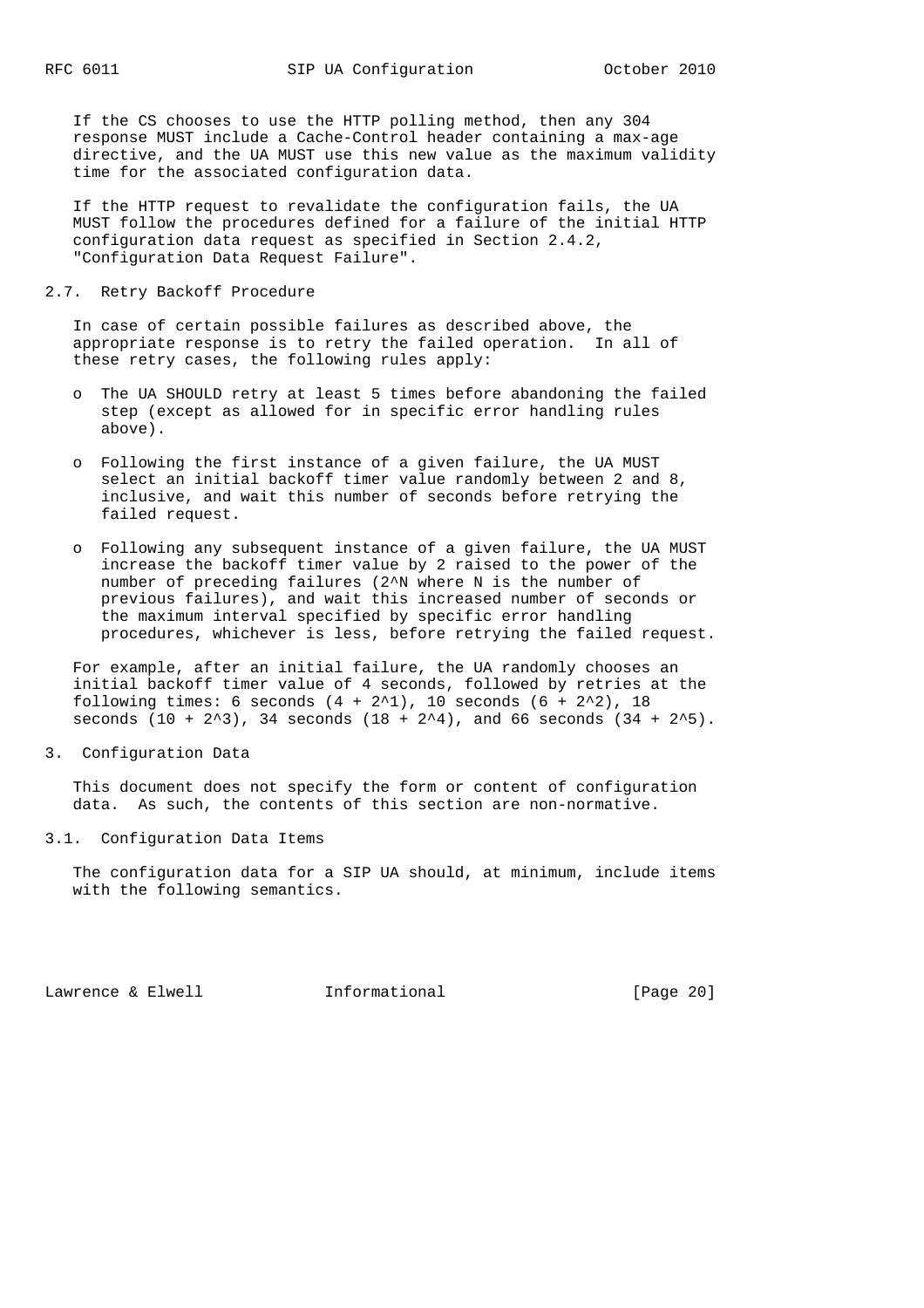### 3.1.1. Address-of-Record

 The Address-of-Record (AOR) is a SIP or SIPS URI that identifies the user of the device as specified in [RFC3261].

#### 3.1.2. Realm

 The realm is used to populate the realm parameter in the SIP Proxy- Authorization header as specified in [RFC3261] when the UA receives an authentication challenge.

## 3.1.3. Username

 The username is used to populate the username parameter in the SIP Proxy-Authorization header as specified in [RFC3261] when the UA receives an authentication challenge.

#### 3.1.4. Digest

 The digest is a string containing the digest of the username, realm, and password as specified in [RFC2617] and is used to generate a response to an authentication challenge as specified in [RFC3261].

# 3.1.5. OutboundProxy

 The OutboundProxy if defined contains the default outbound proxy through which SIP requests, not explicitly routed, are routed as specified in [RFC3261].

### 3.2. Reset User Agent to Default Configuration

 The earlier sections of this document define methods by which the UA can be automatically provisioned. Some User Agents allow certain user specific settings (e.g., Contact Directory, specialized ring tones, etc.) to be set by a user, and possibly stored locally in the User Agent. Since it may be necessary to later re-assign a UA, designers of configuration data formats may want to provide for explicit controls for any such locally configured settings, including the ability to explicitly delete them to return the UA to a completely unconfigured state.

# 4. IANA Considerations

4.1. DHCP SIP User Agent Configuration Service Domains Option

 This specification defines DHCP option code 141, the "SIP UA Configuration Service Domains" for inclusion in the IANA registry "BOOTP Vendor Extensions and DHCP Options" defined by [RFC2939].

Lawrence & Elwell [Page 21]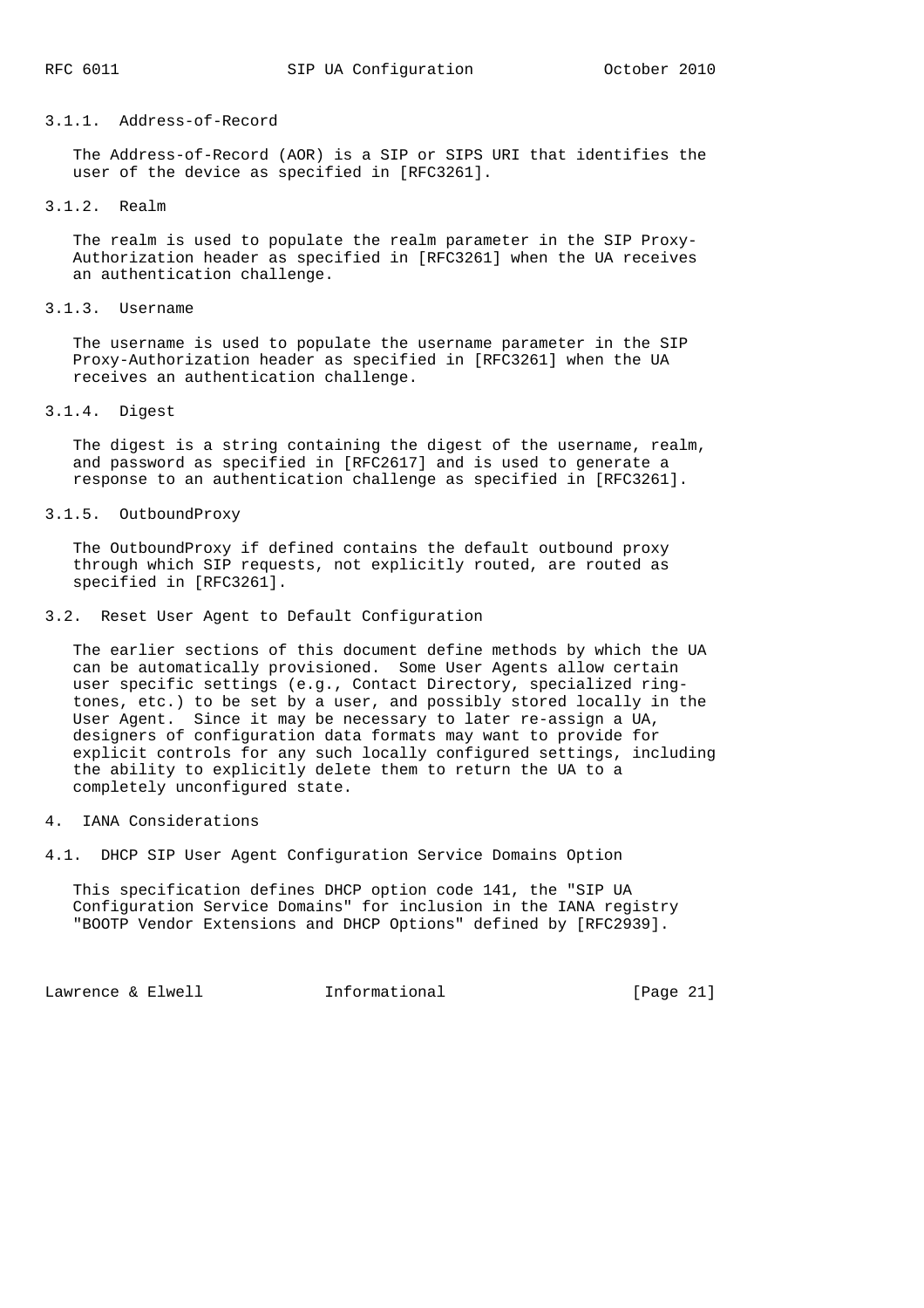|              | 0 1 2 3 4 5 6 7 8 9 0 1 2 3 4 5 6 7 8 9 0 1 2 3 4 5 6 7 8 9 0 1 |  |  |  |  |  |  |  |  |  |  |  |  |  |              |  |  |  |  |  |  |  |  |  |  |  |  |  |  |  |
|--------------|-----------------------------------------------------------------|--|--|--|--|--|--|--|--|--|--|--|--|--|--------------|--|--|--|--|--|--|--|--|--|--|--|--|--|--|--|
|              |                                                                 |  |  |  |  |  |  |  |  |  |  |  |  |  |              |  |  |  |  |  |  |  |  |  |  |  |  |  |  |  |
|              | 141<br>Len                                                      |  |  |  |  |  |  |  |  |  |  |  |  |  | Searchstring |  |  |  |  |  |  |  |  |  |  |  |  |  |  |  |
|              |                                                                 |  |  |  |  |  |  |  |  |  |  |  |  |  |              |  |  |  |  |  |  |  |  |  |  |  |  |  |  |  |
| Searchstring |                                                                 |  |  |  |  |  |  |  |  |  |  |  |  |  |              |  |  |  |  |  |  |  |  |  |  |  |  |  |  |  |
|              |                                                                 |  |  |  |  |  |  |  |  |  |  |  |  |  |              |  |  |  |  |  |  |  |  |  |  |  |  |  |  |  |

 In the above diagram, Searchstring is a string specifying the searchlist. If the length of the searchlist exceeds the maximum permissible within a single option (255 octets), then multiple options MAY be used, as described in [RFC3396] "Encoding Long DHCP Options in the Dynamic Host Configuration Protocol (DHCPv4)".

 To enable the searchlist to be encoded compactly, searchstrings in the searchlist MUST be concatenated and encoded using the technique described in Section 4.1.4 of [RFC1035], "Domain Names - Implementation and Specification". In this scheme, an entire domain name or a list of labels at the end of a domain name is replaced with a pointer to a prior occurrence of the same name. Despite its complexity, this technique is valuable since the space available for encoding DHCP options is limited, and it is likely that a domain searchstring will contain repeated instances of the same domain name. Thus, the DNS name compression is both useful and likely to be effective.

 For use in this specification, the pointer refers to the offset within the data portion of the DHCP option (not including the preceding DHCP option code byte or DHCP option length byte).

 If multiple SIP UA Configuration Service Domains options are present, then the data portions of all the SIP UA Configuration Service Domains options are concatenated together as specified in RFC 3396, and the pointer indicates an offset within the complete aggregate block of data.

 For examples of encoding this option, see Section 3 of [RFC3397], "Dynamic Host Configuration Protocol (DHCP) Domain Search Option", which uses the same encoding for option 119.

4.2. DHCPv6 SIP User Agent Configuration Service Domains Option

 This specification defines DHCPv6 option code 58, OPTION\_SIP\_UA\_CS\_LIST, for inclusion in the IANA registry "Dynamic Host Configuration Protocol for IPv6 (DHCPv6), DHCP Option Codes" defined by RFC 3315.

Lawrence & Elwell **Informational** [Page 22]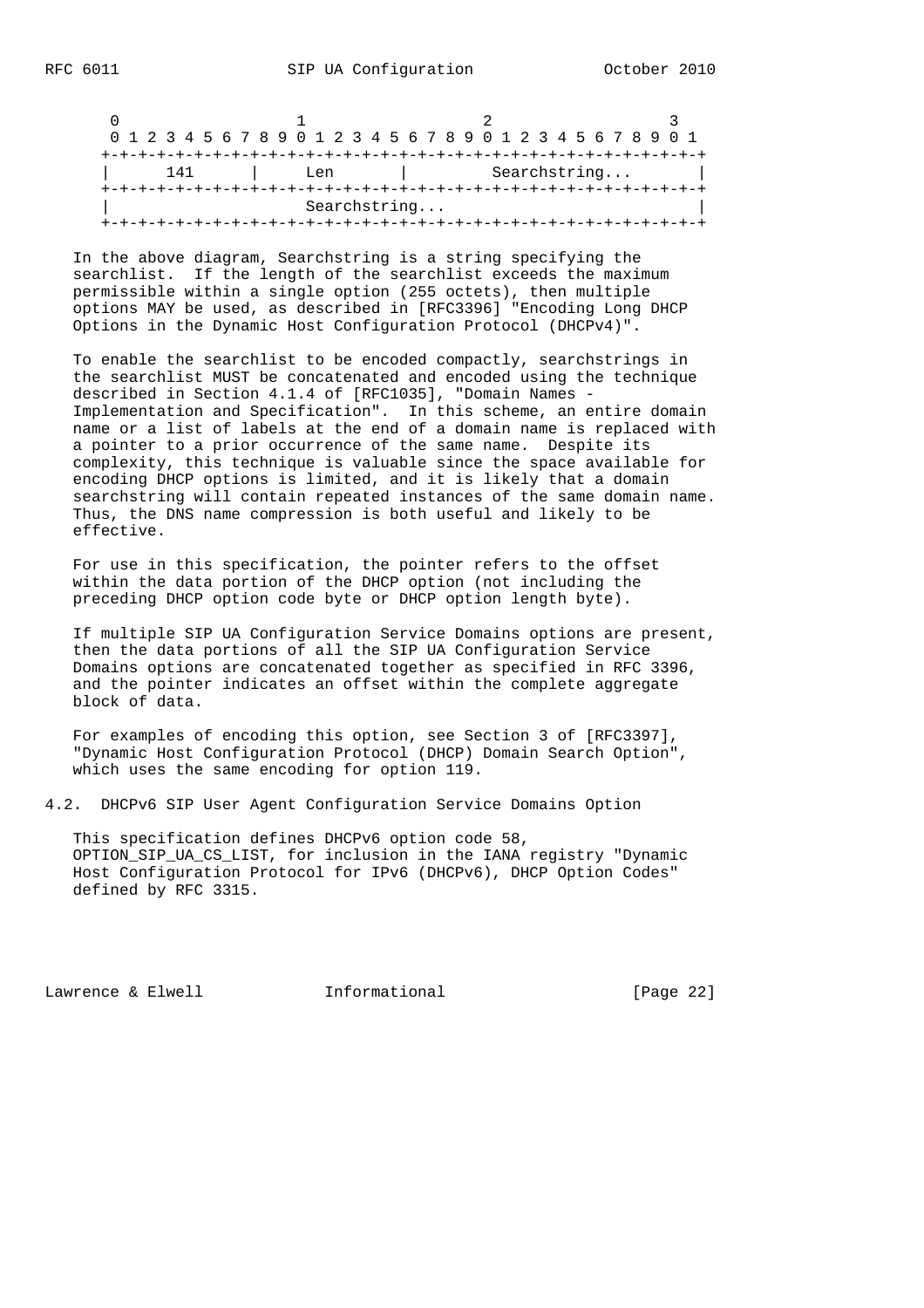The format of the SIP User Agent Configuration Service Domains option is:

 $0$  1 2 3 0 1 2 3 4 5 6 7 8 9 0 1 2 3 4 5 6 7 8 9 0 1 2 3 4 5 6 7 8 9 0 1 +-+-+-+-+-+-+-+-+-+-+-+-+-+-+-+-+-+-+-+-+-+-+-+-+-+-+-+-+-+-+-+-+ | OPTION\_SIP\_UA\_CS\_LIST | option-len | +-+-+-+-+-+-+-+-+-+-+-+-+-+-+-+-+-+-+-+-+-+-+-+-+-+-+-+-+-+-+-+-+ searchlist | ... | ... | ... | ... | ... | ... | ... | ... | ... | ... | ... | ... | ... | ... | ... | ... | ... | ... | 1 +-+-+-+-+-+-+-+-+-+-+-+-+-+-+-+-+-+-+-+-+-+-+-+-+-+-+-+-+-+-+-+-+

option-code OPTION\_SIP\_UA\_CS\_LIST (58)

option-len Length of the 'searchlist' field in octets

 searchlist The specification of the list of domain names in the SIP User Agent Configuration Service Domains

 The list of domain names in the 'searchlist' MUST be encoded as specified in Section 8, "Representation and Use of Domain Names" of RFC 3315.

4.3. U-NAPTR Registration

 This document registers the following U-NAPTR application service tag in the registry defined by [RFC3958], "Domain-Based Application Service Location Using SRV RRs and the Dynamic Delegation Discovery Service (DDDS)":

> +-------------------------+----------+ | Application Service Tag | SFUA.CFG | +-------------------------+----------+

 This tag is used to obtain the base URL of the Configuration Service from the DNS name of a SIP domain as specified in Section 2.3.1, "Obtaining a Configuration Service Base URL".

4.4. SIP Forum User Agent Configuration Parameter Registry

 IANA has established a registry for "SIP Forum User Agent Configuration Parameters". This registry records the HTTPS request parameters for the initial configuration data request sent by a User Agent to a Configuration Service as described in Section 2.3.2, "Adding Configuration Request Parameters".

Lawrence & Elwell **Informational** [Page 23]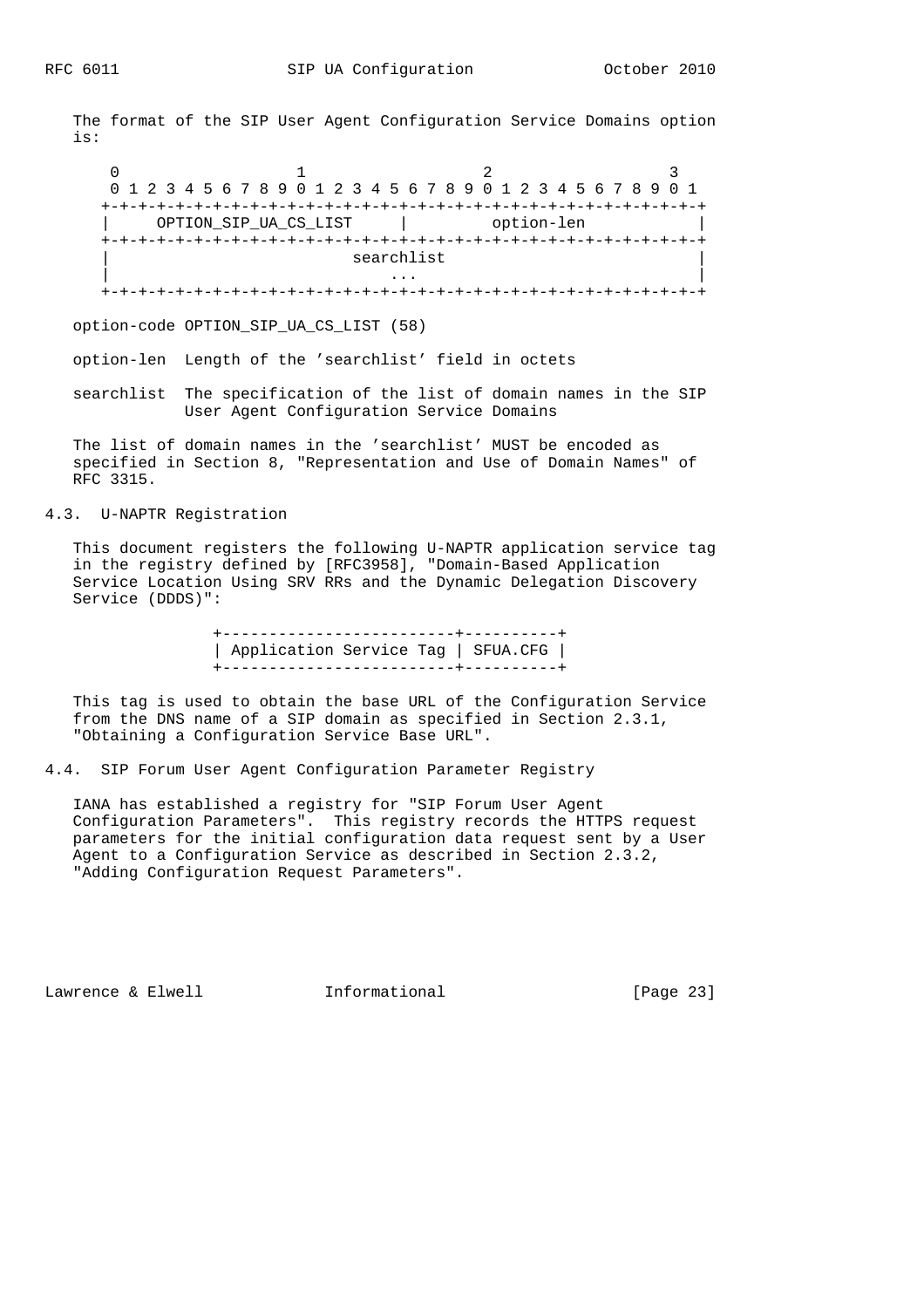Each entry in the registry must include the Parameter Name and a Description that specifies the value syntax and usage of the parameter:

 Parameter Name The name of the parameter, which MUST match the ABNF production for 'token' from [RFC3261].

- Value Syntax The syntax of the value, if any (a parameter may just be a name with no associated value).
- Usage The purpose served by the parameter, including any default method the UA should use to construct it if applicable.

 The initial values for the registry are the parameters described in Section 2.3.2.1, "Configuration Request Parameters". The policy for future additions to this registry depends on the parameter name value:

 If the name of the parameter begins with the characters 'sfua-' in any case, then the policy for addition to this registry is "RFC Required" as described by [RFC5226].

 Any other parameter entry may be added to this registry using a "First Come First Served" policy as described by [RFC5226].

5. Security Considerations

 Initial discovery of the Configuration Service Domain name relies on a number of operations that are normally unsecured: a DHCP response could be provided by an attacker to replace the values of any of the IP Network Parameters (Section 2.1.2, "Network Layer Provisioning") including the Local Network Domain which is the default choice for the Configuration Service Domain name. Confirmation by the human user of the Configuration Service Domain name, especially when it differs from a previously used value, could be used to mitigate this (perhaps unintentional) potential reconfiguration. Note that previously loaded configuration MAY constrain which parts of the discovery and location procedures are used: for example, the Configuration Service Domain name might be fixed so that it cannot be modified by discovery.

 The connection to the Configuration Service is made over TLS. As the TLS server, the CS always provides a server certificate during the TLS handshake; if possible, the UA should validate that certificate and confirm that it contains as a subject the Configuration Service Domain name or at least the host name from the Configuration Service Base URL (see [RFC2818]). While it may not be possible to have the

Lawrence & Elwell **Informational** [Page 24]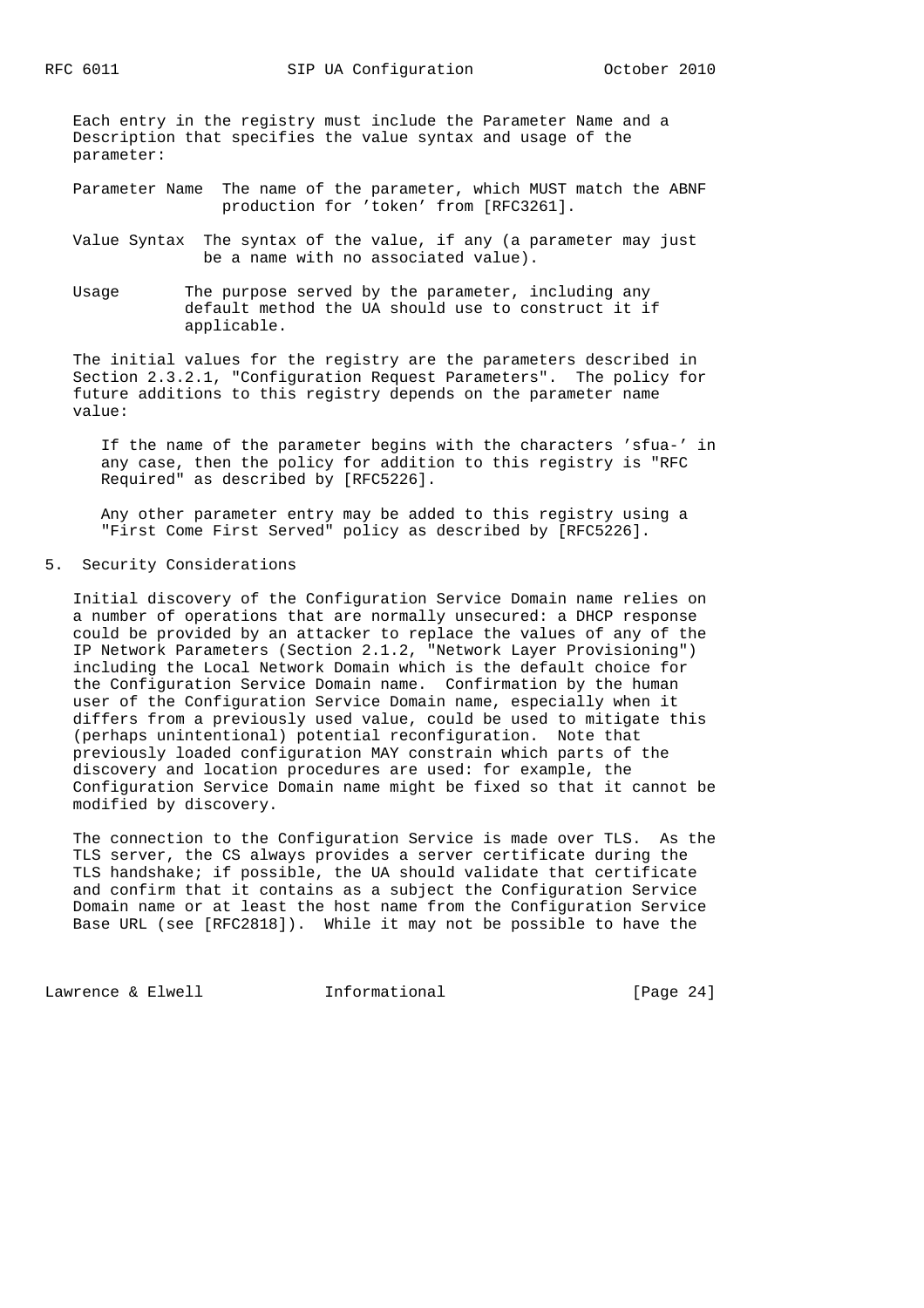information needed to perform a full validation of the CS server certificate prior to the first configuration (for example, the UA may not have a current CA certificate for the CA that signs the CS server certificate), implementors are advised to provide that information in configuration data so that it can be used for subsequent reconfigurations; this narrows the window of vulnerability to the first configuration attempt.

 To secure initial configuration attempts, the CS can deny requests from unknown devices and/or could implement other measures such as restricting the time window during which it will accept an initial configuration request from a given device. A more secure approach would be to provide the user with a password, perhaps a one-time password valid only for the initial access. In high security environments, the Configuration Service could require that the User Agent provide a client certificate for authentication in the TLS connection for configuration data requests. This would necessitate some prior manual configuration of the User Agent, and possibly the Configuration Service, and that configuration should also include sufficient information for the UA to fully validate the CS certificate.

 The values of some or all of the request parameters sent by the UA on the initial request for configuration data (see Section 2.3.2, "Adding Configuration Request Parameters") may be sensitive information. Since the configuration data request is made over a TLS connection, the confidentiality of that information is protected on the network. Configuration Service implementations should take all necessary measures to ensure that the request parameter data is appropriately protected within the CS itself.

 The Configuration Change Request Subscription (Section 2.5.1, "Configuration Change Subscriptions") is established only after the configuration data has been loaded by the User Agent, so all security mechanisms available in SIP (including request digest authentication and the use of TLS) can be configured and required by either the CS or the UA. Note that a configuration change notice does not actually provide any new configuration data, nor can it change where the UA sends a request for the new configuration data. This means that an attacker cannot reconfigure a UA by subverting only the change notice subscription; the most the attacker can do is trigger checks for new data. In order to actually modify the configuration data itself, the attacker must subvert the CS or the steps leading to the CS discovery (subject to the checks described above).

 Implementations of TLS typically support multiple versions of the Transport Layer Security protocol as well as the older Secure Sockets Layer (SSL) protocol. Because of known security vulnerabilities, SIP

Lawrence & Elwell **Informational** [Page 25]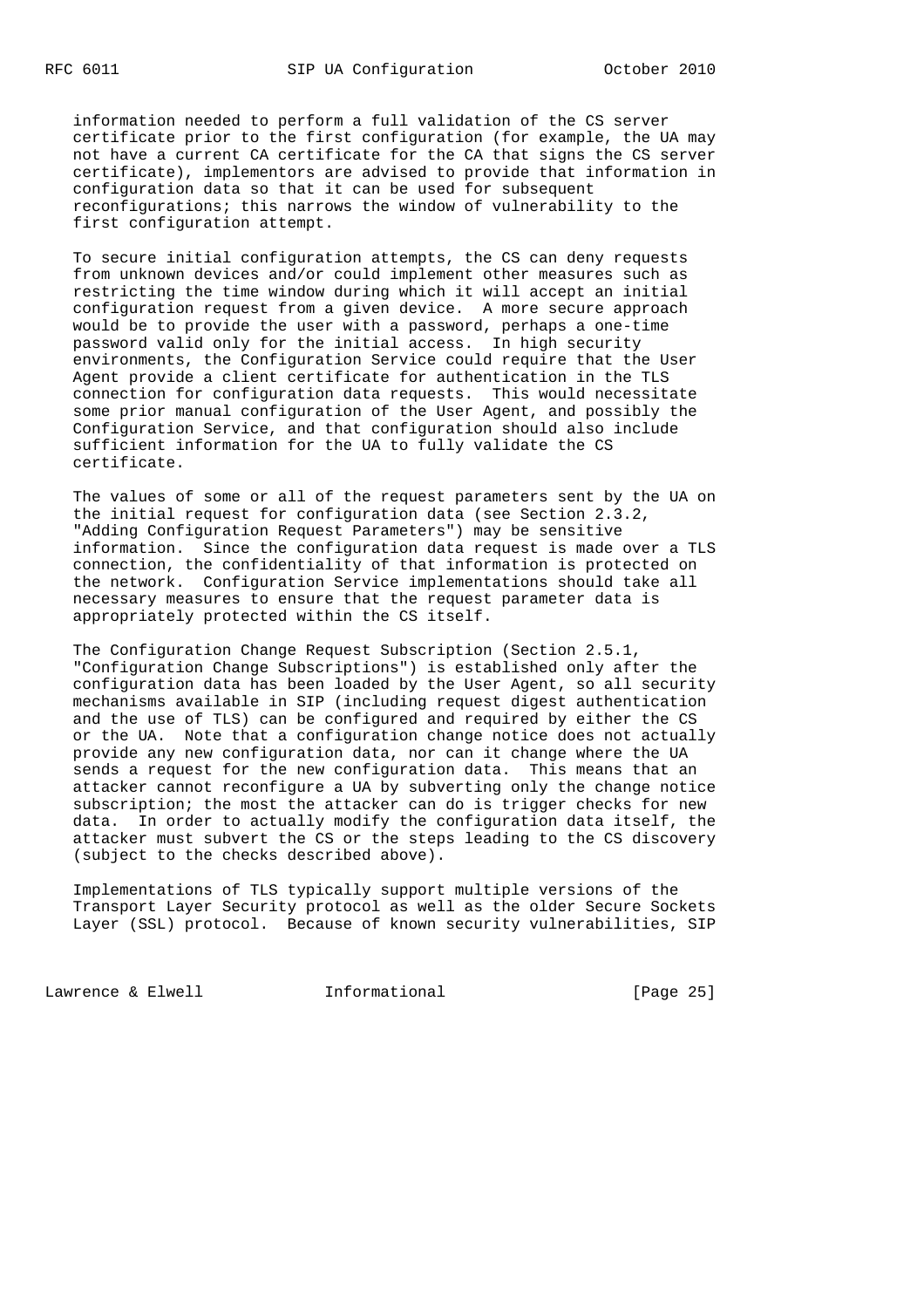UAs, SIP Service Provider, and the Configuration Service Host MUST NOT request, offer, or use SSL 2.0. See Appendix E.2 of [RFC5246] for further details.

6. Acknowledgements

 Contributing Members of the SIP Forum User Agent Configuration Working Group:

Francois Audet, Nortel Networks, Inc.

Eric Burger, SIP Forum

 Sumanth Channabasappa, Cable Television Laboratories, Inc. (CableLabs)

Martin Dolly, AT&T Labs

John Elwell, Siemens Enterprise Communications

Marek Dutkiewicz, Polycom, Inc.

Andy Hutton, Siemens Enterprise Communications

Lincoln Lavoie, University of New Hampshire

Scott Lawrence, Avaya, Inc.

Paul Mossman, Avaya, Inc.

Michael Procter, VoIP.co.uk

Marc Robins, SIP Forum

Henning Schulzrinne, Columbia University

Rifaat Shekh-Yusef, Avaya, Inc.

Robert Sparks, Tekelec

Simo Veikkolainen, Nokia

 The Editor would like to also acknowledge valuable contributions by Leslie Daigle and Margaret Wasserman.

Lawrence & Elwell [Page 26]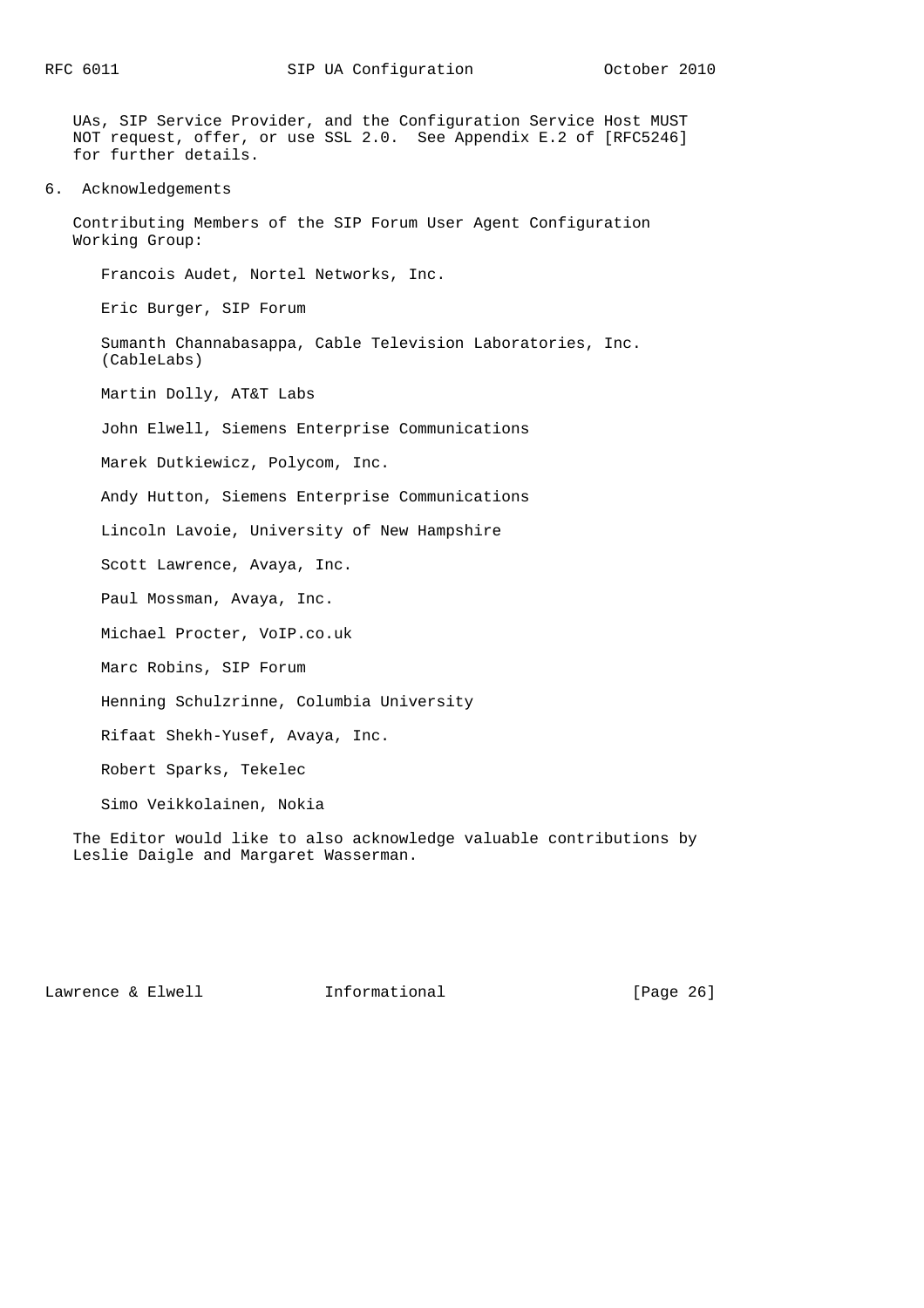7. Normative References

- [RFC1034] Mockapetris, P., "Domain names concepts and facilities", STD 13, RFC 1034, November 1987.
	- [RFC1035] Mockapetris, P., "Domain names implementation and specification", STD 13, RFC 1035, November 1987.
	- [RFC2119] Bradner, S., "Key words for use in RFCs to Indicate Requirement Levels", BCP 14, RFC 2119, March 1997.
	- [RFC2131] Droms, R., "Dynamic Host Configuration Protocol", RFC 2131, March 1997.
	- [RFC2132] Alexander, S. and R. Droms, "DHCP Options and BOOTP Vendor Extensions", RFC 2132, March 1997.
	- [RFC2616] Fielding, R., Gettys, J., Mogul, J., Frystyk, H., Masinter, L., Leach, P., and T. Berners-Lee, "Hypertext Transfer Protocol -- HTTP/1.1", RFC 2616, June 1999.
	- [RFC2617] Franks, J., Hallam-Baker, P., Hostetler, J., Lawrence, S., Leach, P., Luotonen, A., and L. Stewart, "HTTP Authentication: Basic and Digest Access Authentication", RFC 2617, June 1999.
	- [RFC2818] Rescorla, E., "HTTP Over TLS", RFC 2818, May 2000.
	- [RFC2939] Droms, R., "Procedures and IANA Guidelines for Definition of New DHCP Options and Message Types", BCP 43, RFC 2939, September 2000.
	- [RFC3261] Rosenberg, J., Schulzrinne, H., Camarillo, G., Johnston, A., Peterson, J., Sparks, R., Handley, M., and E. Schooler, "SIP: Session Initiation Protocol", RFC 3261, June 2002.
	- [RFC3265] Roach, A., "Session Initiation Protocol (SIP)-Specific Event Notification", RFC 3265, June 2002.
	- [RFC3315] Droms, R., Bound, J., Volz, B., Lemon, T., Perkins, C., and M. Carney, "Dynamic Host Configuration Protocol for IPv6 (DHCPv6)", RFC 3315, July 2003.
	- [RFC3319] Schulzrinne, H. and B. Volz, "Dynamic Host Configuration Protocol (DHCPv6) Options for Session Initiation Protocol (SIP) Servers", RFC 3319, July 2003.

Lawrence & Elwell **Informational** [Page 27]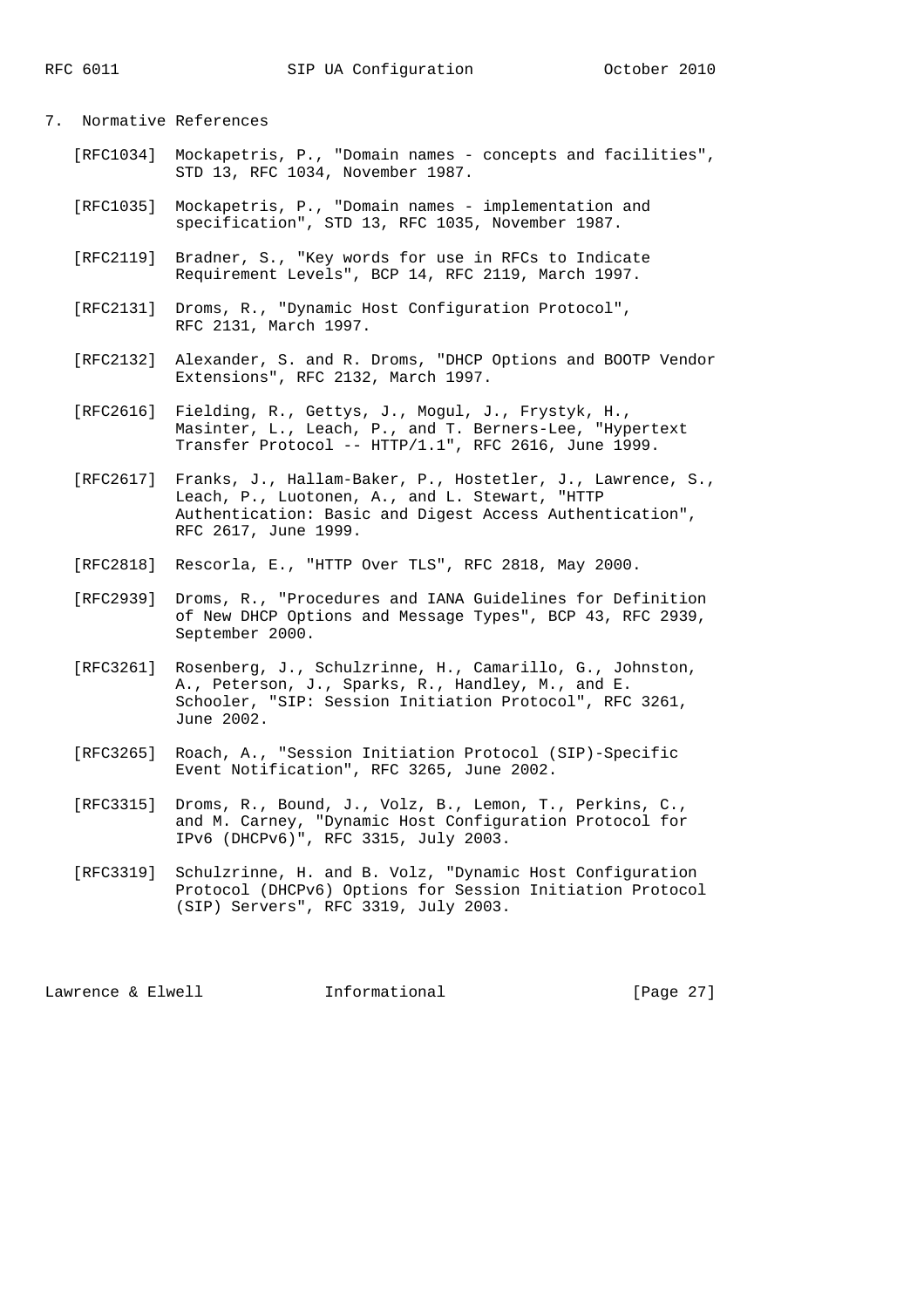- [RFC3396] Lemon, T. and S. Cheshire, "Encoding Long Options in the Dynamic Host Configuration Protocol (DHCPv4)", RFC 3396, November 2002.
- [RFC3397] Aboba, B. and S. Cheshire, "Dynamic Host Configuration Protocol (DHCP) Domain Search Option", RFC 3397, November 2002.
- [RFC3958] Daigle, L. and A. Newton, "Domain-Based Application Service Location Using SRV RRs and the Dynamic Delegation Discovery Service (DDDS)", RFC 3958, January 2005.
- [RFC3986] Berners-Lee, T., Fielding, R., and L. Masinter, "Uniform Resource Identifier (URI): Generic Syntax", STD 66, RFC 3986, January 2005.
- [RFC4366] Blake-Wilson, S., Nystrom, M., Hopwood, D., Mikkelsen, J., and T. Wright, "Transport Layer Security (TLS) Extensions", RFC 4366, April 2006.
- [RFC4848] Daigle, L., "Domain-Based Application Service Location Using URIs and the Dynamic Delegation Discovery Service (DDDS)", RFC 4848, April 2007.
- [RFC5226] Narten, T. and H. Alvestrand, "Guidelines for Writing an IANA Considerations Section in RFCs", BCP 26, RFC 5226, May 2008.
- [RFC5626] Jennings, C., Mahy, R., and F. Audet, "Managing Client- Initiated Connections in the Session Initiation Protocol (SIP)", RFC 5626, October 2009.
- [RFC5246] Dierks, T. and E. Rescorla, "The Transport Layer Security (TLS) Protocol Version 1.2", RFC 5246, August 2008.
- [RFC5989] Roach, A., "A SIP Event Package for Subscribing to Changes to an HTTP Resource", October 2010.
- [ANSI.TIA-1057-2006] American National Standards Institute, "Telecommunications IP Telephony Infrastructure Link Layer Discovery Protocol for Media Endpoint Devices", April 1993.

Lawrence & Elwell **Informational** [Page 28]